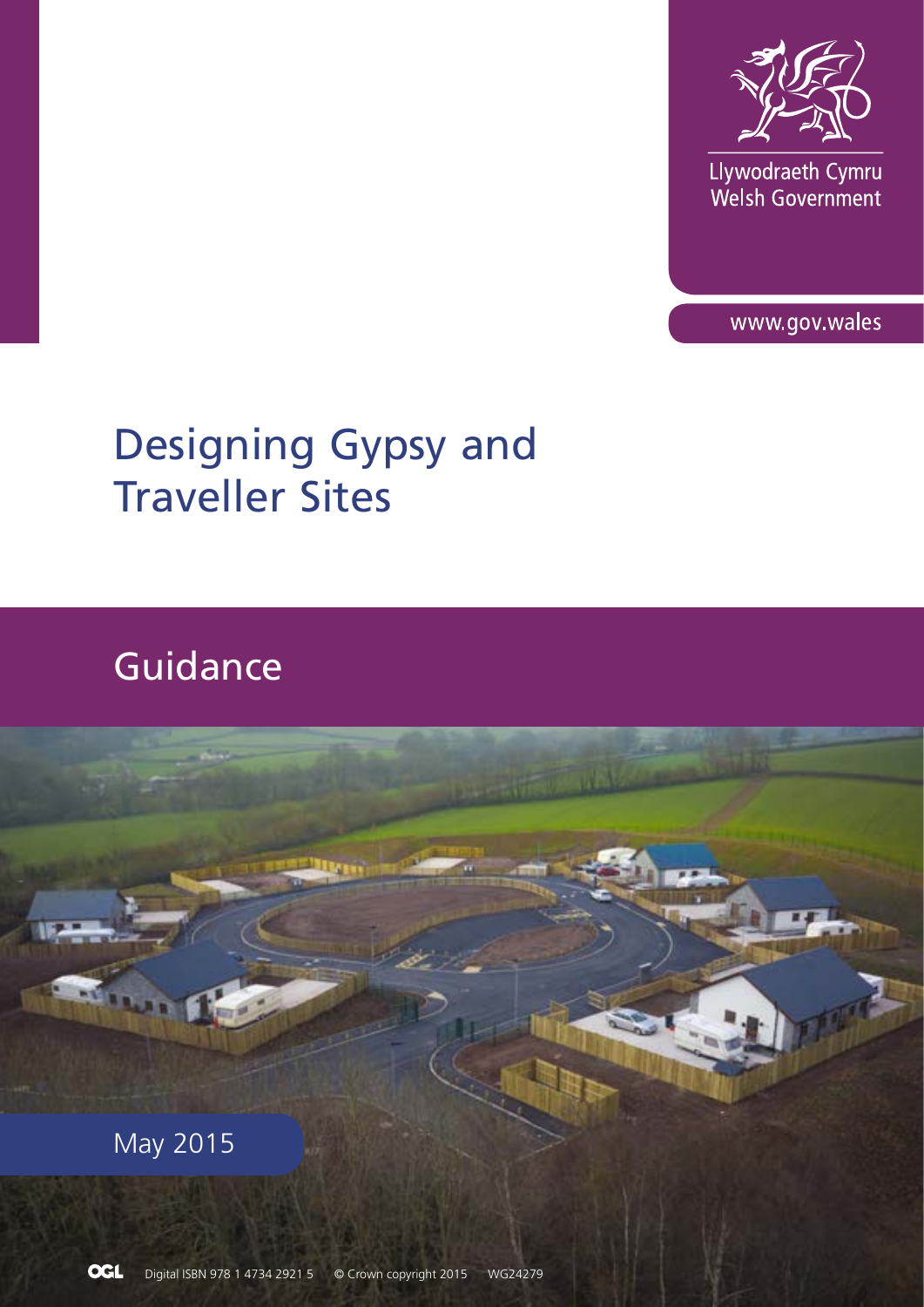# **Contents**

| Chapter One - Introduction       | 4              |
|----------------------------------|----------------|
| Purpose of this guidance         | 4              |
| Developing this guidance         | 5              |
| Definitions                      | 5              |
| Chapter Two - Site Provision     | $\overline{7}$ |
| The duty to provide sites        | 7              |
| The Sites Capital Grant          | 8              |
| Chapter Three - Site Design      | 10             |
| Size of site and layout          | 10             |
| Site location                    | 11             |
| Roads                            | 13             |
| <b>Boundaries</b>                | 14             |
| Pitch                            | 14             |
| Hardstanding                     | 15             |
| Amenity block                    | 15             |
| Spacing of Caravans and Trailers | 17             |
| Chapter Four - Site Facilities   | 18             |
| Children's play area             | 18             |
| Community facilities             | 19             |
| Site Manager / warden facility   | 19             |
| Public lighting                  | 19             |
| Working space                    | 20             |
| Artistic features                | 20             |
| Water supply                     | 20             |
| Drainage and Sewerage            | 21             |
| Gas Supply                       | 21             |
| Post Boxes                       | 21             |

Photo Cover image: Courtesy of Keir Construction Western & Wales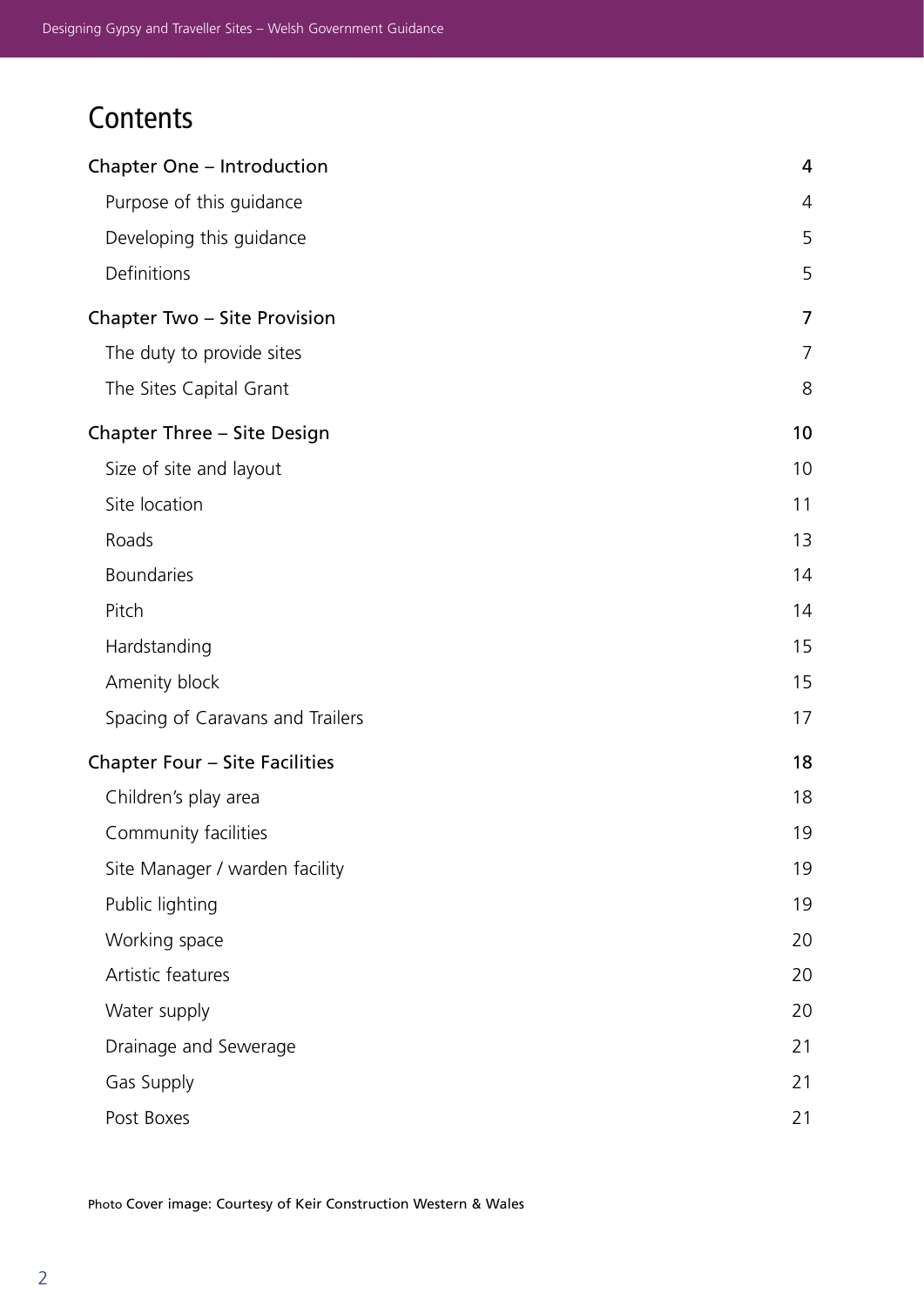| Grazing land                                                 | 21 |
|--------------------------------------------------------------|----|
| Communication                                                | 22 |
| Chapter Five - Safe Sites                                    | 23 |
| Health and Safety                                            | 23 |
| Designing out crime                                          | 23 |
| Fire Safety                                                  | 23 |
| Chapter Six - Transit sites                                  | 25 |
| Introduction and Context                                     | 25 |
| Site location                                                | 25 |
| Layout and access                                            | 26 |
| Site Facilities                                              | 27 |
| Chapter 7 - Temporary Stopping Places                        | 28 |
| Introduction and Context                                     | 28 |
| Site location                                                | 28 |
| Layout and accesss                                           | 28 |
| Site facilities                                              | 28 |
| Chapter 8 - Consultation with stakeholders                   | 30 |
| When to consult                                              | 30 |
| Who to consult                                               | 30 |
| Methods of consultation with Gypsy and Traveller Communities | 30 |
| Annex 1 - Example of site layouts                            | 33 |
| Annex 2 – Example of amenity block layout                    | 34 |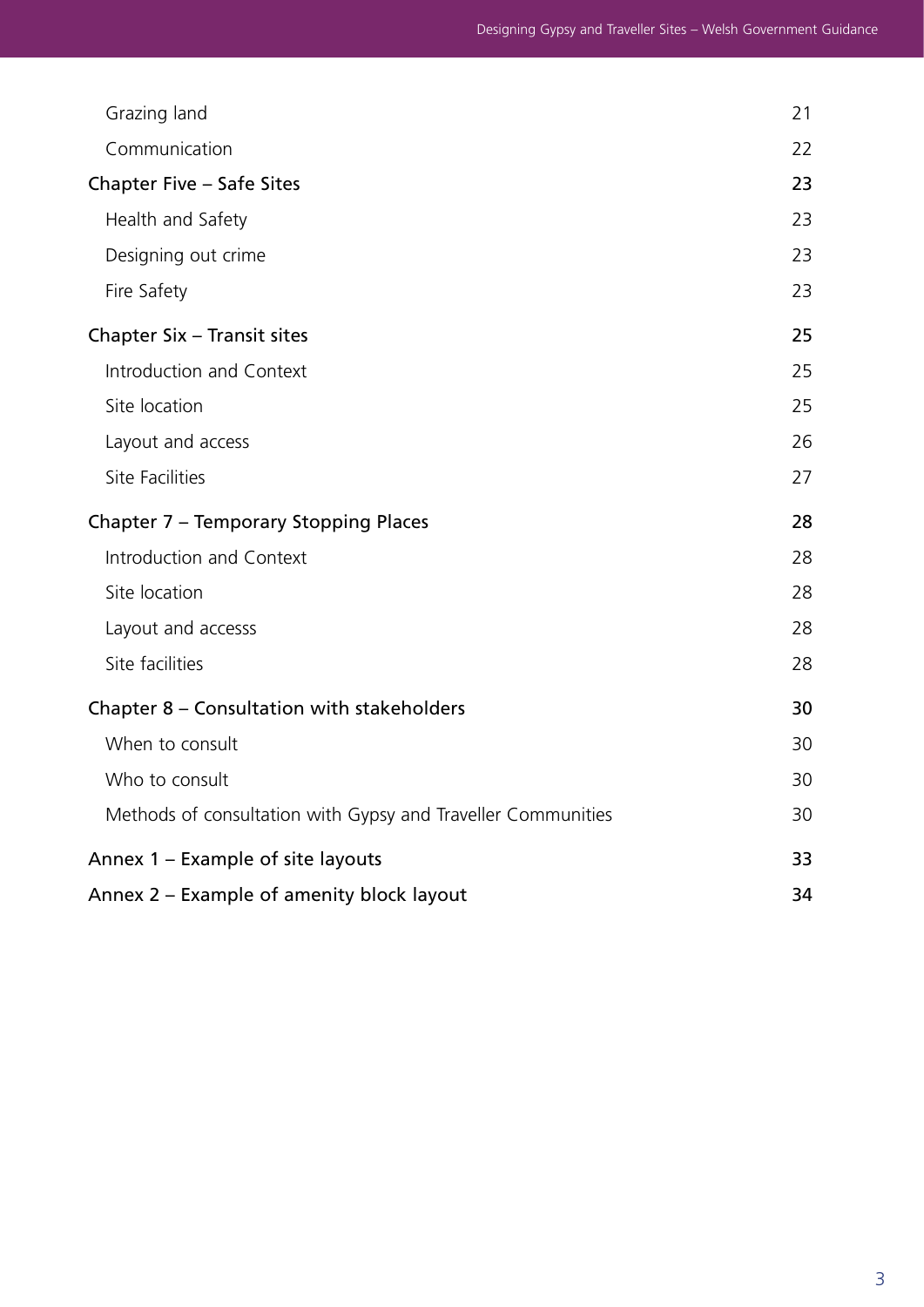# Chapter One – Introduction

**1.1** The Welsh Government's '*Travelling to a Better Future*: a Gypsy and Traveller Framework for Action and Delivery Plan' ("the Framework") sets the Welsh Government's vision for the inclusion of these communities in Welsh society. The Framework also seeks to ensure the needs of Gypsies and Travellers are assessed, planned and implemented in a more strategic way. Through the Framework we are seeking to improve access to services for Gypsies and Travellers in Wales. We recognise the cultural differences which have often led to the social exclusion of these groups and we want to ensure these communities are heard in service delivery.

**1.2** *Travelling to a Better Future* includes a commitment from the Welsh Government to work with Local Authorities to deliver new Gypsy and Traveller sites (objective 5). This commitment is being addressed through the continued availability of Sites Capital Grant funding for the development of new sites. Changes to legislation through the Housing (Wales) Act 2014 and the Mobile Homes (Wales) Act 2013 have also supported this objective. Revising this guidance should also support Local Authorities with up-to-date guidance when designing new sites. The Welsh Government committed to revising our existing '*Good Practice Guide on Designing Gypsy and Traveller Sites in Wales*,' during 2014.

**1.3** There is a current trend towards Gypsies and Travellers becoming more 'settled' on permanent sites or moving into conventional housing. Travelling has become more difficult due to changing patterns in work and also the lack of legal stopping places. Census 2011 suggested there are only 2,785 Gypsies and Irish Travellers living in Wales. Across England and Wales only 24% of all community members were recorded as living in mobile homes, with 76% residing in various types of conventional ('bricks and mortar') housing.

**1.4** At the time of publication, there are 19 Local Authority sites divided among 13 Local Authorities in Wales, providing approximately 374 pitches.

# Purpose of this guidance

**1.5** This document is intended as a guide to Local Authorities in providing appropriate services at reasonable cost to the public purse for Gypsies and Travellers living on residential sites in Wales. It contains practical guidance to assist Local Authorities to ensure their sites are fit-for-purpose.

**1.6** This guidance is not statutory. However, following this guidance will help Local Authorities and others in the development and improvement of Gypsy and Traveller sites in their area, and will form part of the consideration of the Welsh Government in assessing applications for Sites Capital Grant funding in relation to Gypsy and Traveller sites.<sup>1</sup>

**1.7** This *Designing Gypsy and Traveller Sites* guidance should be used in conjunction with the Welsh Government's *Managing Gypsy and Traveller Sites* (referred to together as the "Sites Guides").

**1.8** The *Managing Gypsy and Traveller Sites* guidance sets out Local Authority and residents responsibilities in line with the terms of pitch agreements required under the Mobile Homes (Wales) Act 2013. The Welsh Government recommends both of the Sites Guides are read

<sup>1</sup> Welsh Government, Sites Capital Grant guidance notes [www.gov.wales/topics/people-and-communities/communities/](http://www.gov.wales/topics/people-and-communities/communities/communitycohesion/gypsytravellers/sites-capital-grant/?lang=en) [communitycohesion/gypsytravellers/sites-capital-grant/?lang=en](http://www.gov.wales/topics/people-and-communities/communities/communitycohesion/gypsytravellers/sites-capital-grant/?lang=en)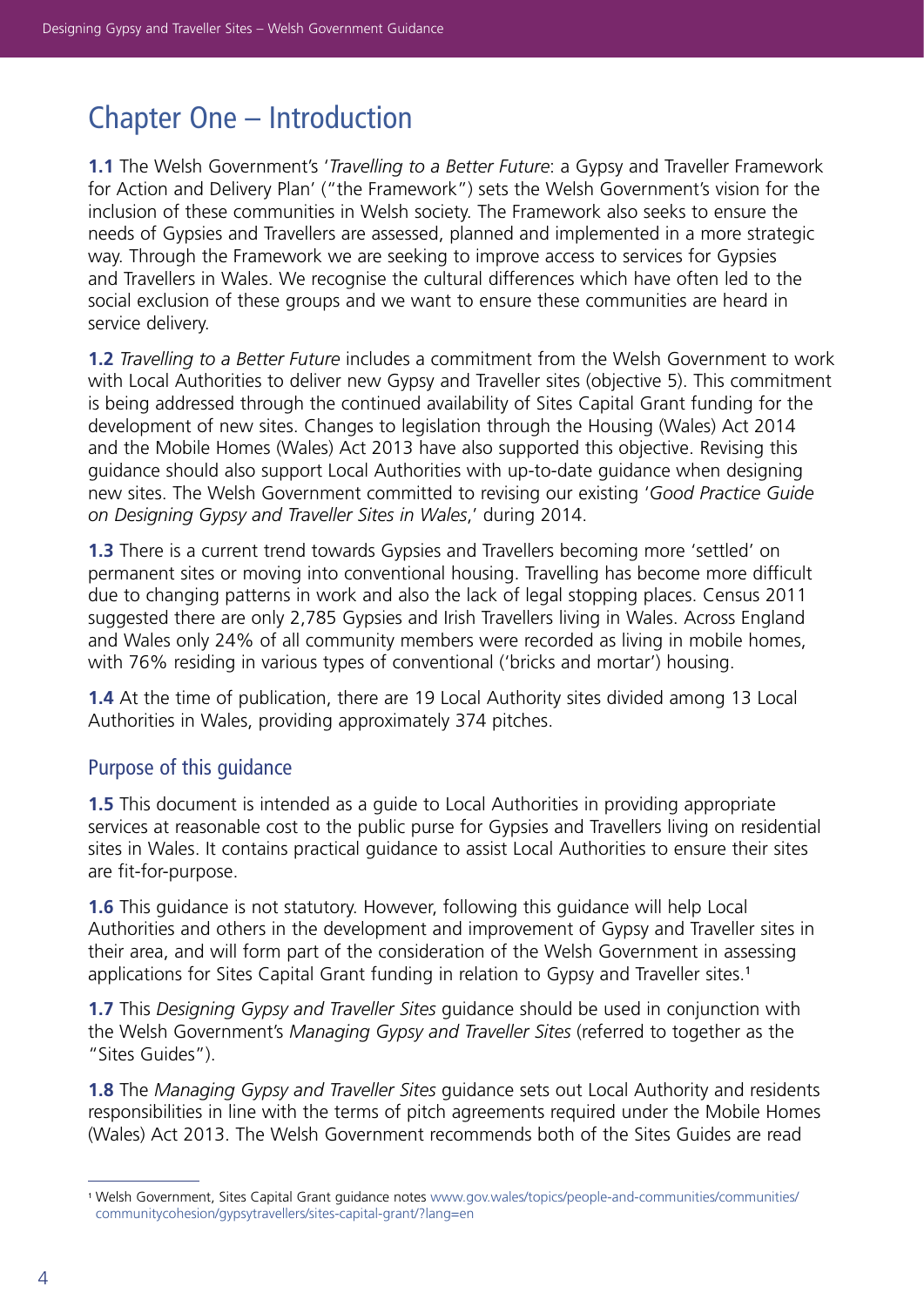before designing new sites to ensure Local Authorities fully understand the eventual impact of their decisions.

**1.9** Local Authorities having regard to the Sites Guides will help to ensure that Gypsy and Traveller sites in Wales:

- are sustainable, well managed and maintenance is planned and not always reactive;
- are equivalent to the relevant parts of standards which would be expected on other types of mobile home sites and social housing; and,
- create the necessary conditions to encourage and develop good relations between Gypsies and Travellers and the settled community, and between site residents and owners / managers.

**1.10** Where a new site is being developed the Site Guides should inform the design of the site. Local Authorities and others are strongly advised to bear this guidance in mind when refurbishing existing sites and/or developing new sites. Bids for the Welsh Government's Gypsy and Traveller Sites Capital Grant will be assessed under a range of criteria, including following the Sites Guides.

### Developing this guidance

**1.11** This guidance replaces the existing *Designing Gypsy and Traveller Sites* guidance, which was developed through engagement with professionals across Wales, including Local Authority housing, planning, environmental health and education personnel. The Gypsy and Traveller community was also consulted and officials undertook a number of site visits in rural and urban locations to investigate site provision. Other examples of design and management in England, Scotland, Northern Ireland and the Republic of Ireland were also drawn upon.

**1.12** The revised guidance embeds the principles of *Travelling to a Better Future* and includes substantive changes based upon legislative and policy development since the previous guidance was published in 2009.

**1.13** In developing this guidance the Welsh Government has aimed to consolidate standards with those the settled community can expect to experience. In most cases the direct comparison is made to other types of Mobile Home sites but in some instances it is more appropriate to draw comparisons with social housing provision. The right balance may not yet be achieved but the guidance will be monitored and reviewed in 2020, with reference to relevant legislation, policies and evidence.

**1.14** Through *Travelling to a Better Future*, the Welsh Government has stated its commitment to, "*ensure that Gypsies and Travellers in Wales have appropriate accommodation provision*." Local Authority Gypsy and Traveller sites were also brought within the definition of 'protected sites' in 2013 and subsequently within the Mobile Homes (Wales) Act during 2013, providing equal security of tenure for residents and clarifying roles and responsibilities on these sites.

#### **Definitions**

**1.15** This guidance focuses solely on Local Authority owned or leased Gypsy and Traveller sites.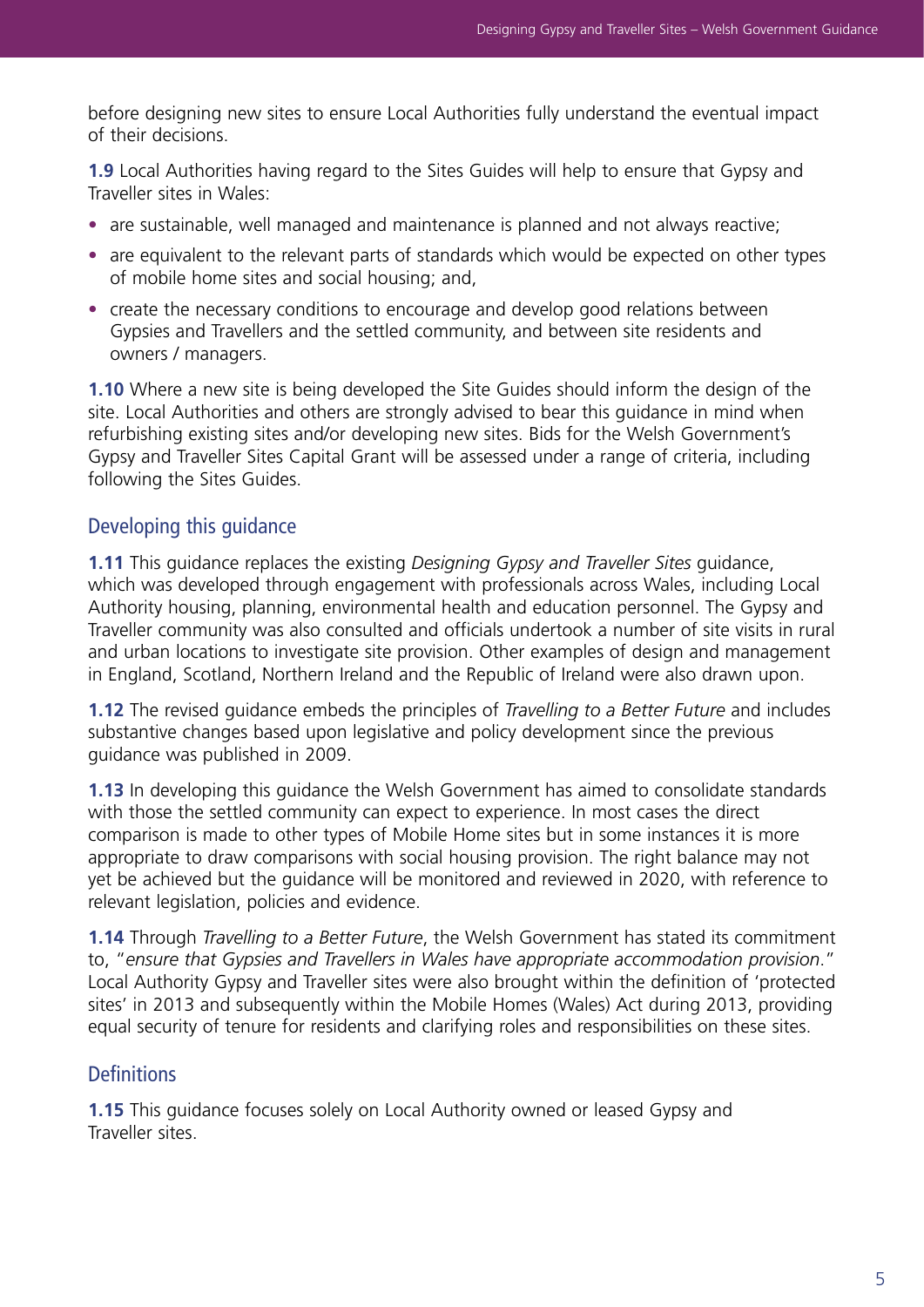**1.16** The phrase 'Gypsies and Travellers' has been used in many different ways in legislation and guidance. This guidance uses the consolidated definition of Gypsies and Travellers included under section 62 of the Mobile Homes (Wales) Act 2013 and section 108 of the Housing (Wales) Act 2014.

**1.17** Section 108 defines 'Gypsies and Travellers' as –

- a) Persons of a nomadic habit of life, whatever their race or origin, including
	- i) Persons who, on grounds only of their own or their family's or dependant's educational or health needs or old age, have ceased to travel temporarily or permanently, and
	- ii) Members of an organized group of travelling show people or circus people (whether or not travelling together as such); and
- b) All other persons with a cultural tradition of nomadism or of living in a mobile home.

**1.18** The intention of the above definition is to ensure ethnic Romani Gypsies and Irish Travellers are included, as well as those from any ethnic group who follow a nomadic habit of life. The definition also includes Travelling Showpeople. New Travellers could also be captured by the definition if they can demonstrate a cultural tradition of nomadism or of living in mobile homes. Members of these communities do not necessarily need to demonstrate a continued nomadic habit of life to be considered to be Gypsies or Travellers.

**1.19** Gypsies and Travellers are amongst the most socially excluded groups, with health and education outcomes significantly worse than the settled population. Some evidence suggests<sup>2</sup> where they are able to settle on well managed and maintained sites, Gypsies and Travellers are better able to access health and education services and this leads to a better quality of life.

**1.20** As recognised by Estyn<sup>3</sup>, children should benefit through better attendance and attainment within the education system as education professionals are able to build stable and trusting relationships with families.

**1.21** Better health will result from, for example, uptake of preventative healthcare, including vaccinations of children as health visitors are able to access families which they couldn't access previously. Greater integration of Gypsies and Travellers is also likely as individuals access local facilities, which can also lead to the reduced likelihood of children having to live or play in unsafe environments.

**1.22** Most fundamentally, many more Gypsies and Travellers will be able to access culturally-appropriate accommodation. This pays due regard to Human Rights case law and supports Objective 6 of the Welsh Government's Strategic Equality Plan by reflecting the needs of those with protected characteristics in meeting housing needs.

**1.23** This guidance refers to the Model Standards for Caravan Sites in Wales (2008).<sup>4</sup> Although Local Authorities do not require site licences to operate these sites under the Mobile Homes (Wales) Act 2013, we expect that Local Authorities should follow these standards as closely as possible on Gypsy and Traveller sites as many issues, such as fire safety, will apply to all caravan sites in similar ways.

<sup>2</sup> Equality and Human Rights Commission, I*nequalities experienced by Gypsy and Traveller communities: A review*

<sup>3</sup> Estyn (2011) *The Education of Gypsy Traveller Pupils - An Update on Provision in Secondary Schools*

<sup>4</sup> Welsh Government, *Model standards for Caravan Sites in Wales* [www.gov.wales/topics/housing-and-regeneration/](http://www.gov.wales/topics/housing-and-regeneration/publications/model-standards-2008-for-caravan-sites-in-Wales/?lang=en) [publications/model-standards-2008-for-caravan-sites-in-Wales/?lang=en](http://www.gov.wales/topics/housing-and-regeneration/publications/model-standards-2008-for-caravan-sites-in-Wales/?lang=en)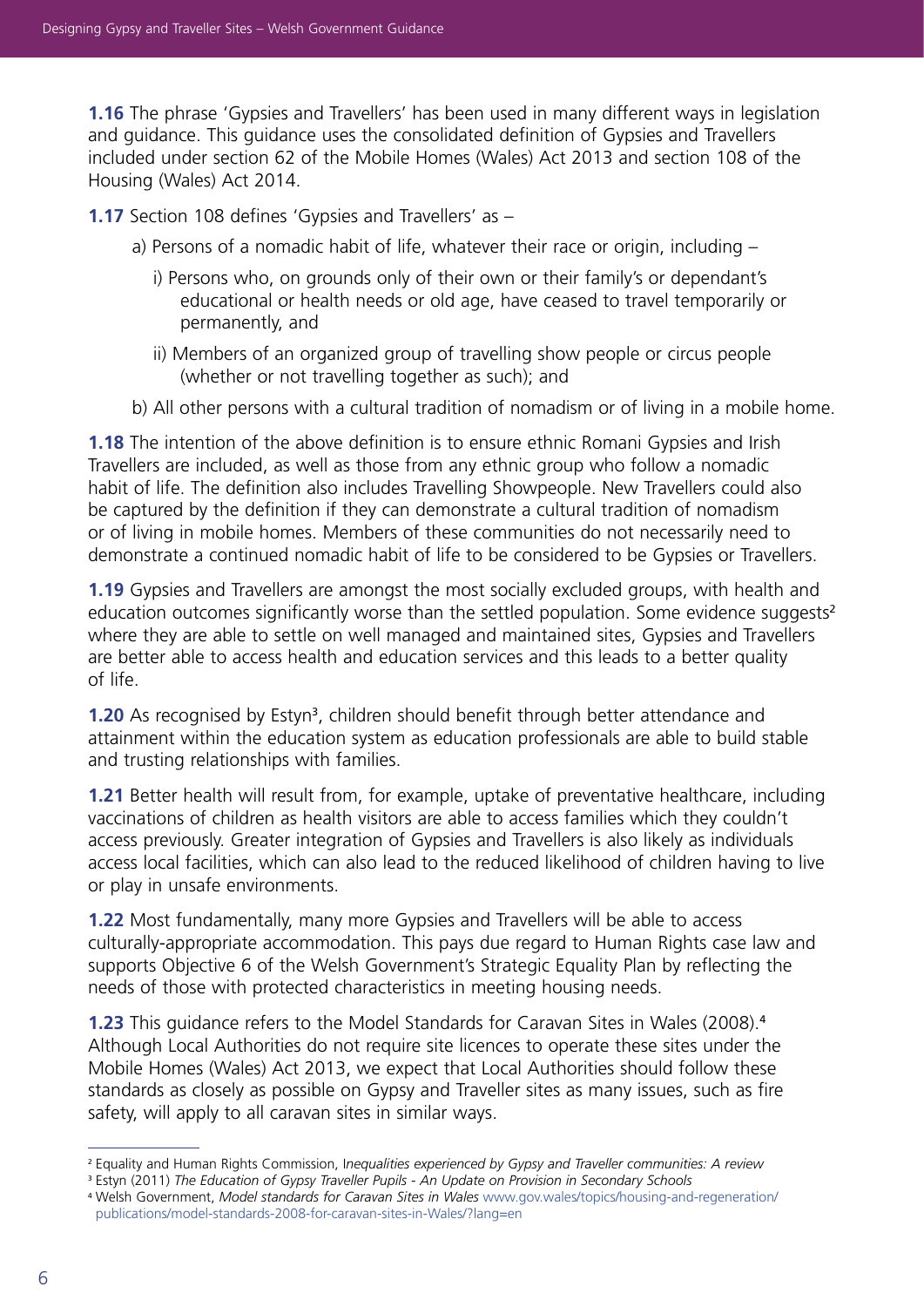# Chapter 2 – Site Provision

**2.1** Demand for pitches on *Local Authority Gypsy Traveller* sites exceeds the number of pitches available. The Welsh Government estimates that there is a current need for at least 240 permanent residential pitches across Wales, with additional transit site needs. This estimate has been created through analysis of Census 2011 data. However, Pat Niner's Accommodation Needs of Gypsy-Travellers in Wales report<sup>5</sup> estimated there was a need for 275-300 pitches by 2011. The Welsh Government expects that new Local Authority Gypsy and Traveller accommodation assessments (GTAAs) in 2016 will produce a more reliable estimate across Wales.

**2.2** Achieving these sites is the responsibility of the Local Authority but the Welsh Government provides support through the Gypsy and Traveller Sites Capital Grant, the provision of planning and housing related guidance and the establishment of the All-Wales Gypsy and Traveller Accommodation Forum.

# The duty to provide sites

**2.3** The Welsh Government is committed to ensuring equality of opportunity for all and firmly believes everyone in Welsh society should have the opportunity of a good quality home, regardless of their cultural need for mobile home accommodation or bricks and mortar housing.

**2.4** The Housing (Wales) Act 2014 places a statutory duty on Local Authorities to ensure that the accommodation needs of Gypsies and Travellers are properly assessed and the identified need for pitches is met.<sup>6</sup> Local Authorities are required to exercise their powers under section 56 of the Mobile Homes (Wales) Act, as far as necessary, to provide Gypsy and Traveller sites for the unmet need. This doesn't necessarily mean additional Local Authority owned sites will be required but where they are needed the Local Authority is responsible for providing them. More information about understanding accommodation needs can be found in the Welsh Government's '*Undertaking Gypsy and Traveller Accommodation Assessments guidance*'.<sup>7</sup>

**2.5** This document provides guidance for designing Local Authority Gypsy and Traveller sites. However, Local Authorities may also wish to consider working with Gypsy and Traveller communities to encourage the development of new private sites.

**2.6** Welsh Government planning circular 30/2007 '*Planning for Gypsy and Traveller Caravan Sites*' 8 provides guidance to Local Authorities when trying to identify suitable site locations in their statutory Local Development Plans. As a statutory consultee for each Local Development Plan, the Welsh Government will provide feedback to Local Authorities in relation to their Gypsy and Traveller accommodation plans.

<sup>5</sup> Pat Niner / Centre for Urban and Regional Studies, University of Birmingham, Accommodation Needs of Gypsy-Travellers in Wales (2006): www.[gov.wales/statistics-and-research/accommodation-needs-gypsy-travellers-wales/?lang=en](http://gov.wales/statistics-and-research/accommodation-needs-gypsy-travellers-wales/?lang=en)

<sup>6</sup> Duty to meet identified needs under section 103 is expected to be commenced in March 2016.

<sup>7</sup> Welsh Government, Undertaking Gypsy and Traveller Accommodation Assessments guidance, www.[gov.wales/topics/](http://gov.wales/topics/people-and-communities/communities/communitycohesion/gypsytravellers/accommodation-needs/?lang=en) [people-and-communities/communities/communitycohesion/gypsytravellers/accommodation-needs/?lang=en](http://gov.wales/topics/people-and-communities/communities/communitycohesion/gypsytravellers/accommodation-needs/?lang=en)

<sup>8</sup> Welsh Government, Planning for Gypsy and Traveller Sites [www.wales.gov.uk/about/foi/publications-catalogue/](http://www.wales.gov.uk/about/foi/publications-catalogue/circular/2007/gypsy/?lang=en) [circular/2007/gypsy/?lang=en](http://www.wales.gov.uk/about/foi/publications-catalogue/circular/2007/gypsy/?lang=en)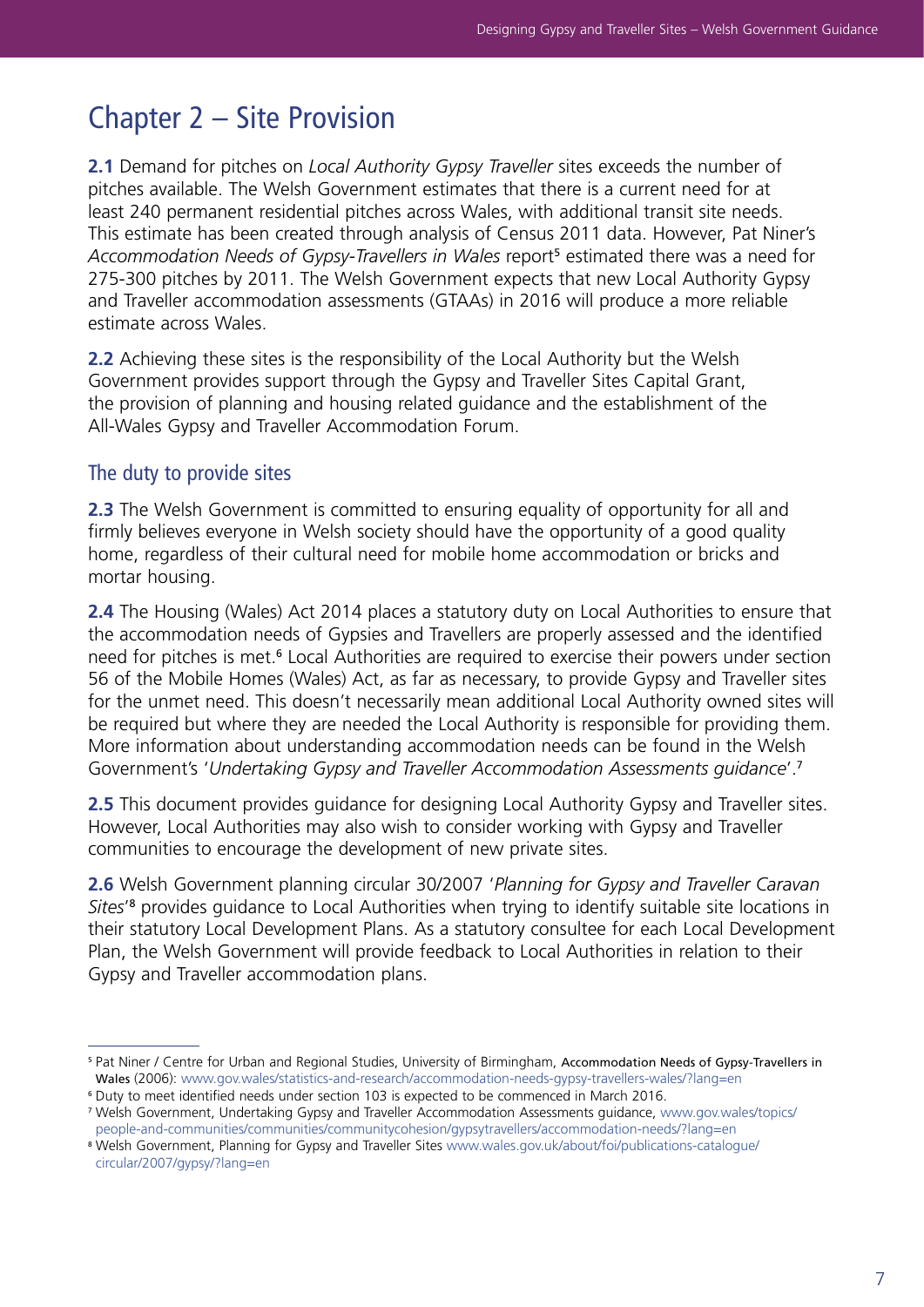**2.7** The planning circular outlines the importance of:

- involving Gypsies and Travellers proactively in the GTAA and planning process via Community Involvement Schemes in Local Development Plan preparation and ensuring communication is direct and accessible;
- considering potential site sustainability, including access to suitable community facilities for occupiers;
- quidance for Gypsies and Travellers making planning applications;
- local planning authorities identifying suitable locations in their Local Development Plan for permanent and transit sites which meet the needs of Gypsies and Travellers;
- ensuring the criteria against which site applications will be judged are fair;
- including a fair criteria-based policy in the Local Development Plan;
- considering specific Gypsy and Traveller Rural Exception Sites; and
- Local Authorities' responsibilities under Equality and Human Rights legislation and case law.

**2.8** By utilising the Welsh Government's *Undertaking Gypsy and Traveller Accommodation Assessments* guidance and the Sites Guides Local Authorities should be equipped with the tools to undertake the accommodation assessment and to meet the identified pitch needs.

**2.9** In order to reduce unauthorised encampments and to ensure Local Authorities can effectively enforce against unauthorised sites there needs to be appropriate provision of authorised sites (see Welsh Government Managing Unauthorised Camping guidance 2013<sup>9</sup> ). Delivering more sites whether public or private is an issue for the Local Authorities to address, as they have to find local solutions for local needs. Appropriate accommodation provision has a positive and beneficial impact upon access to services for Gypsies and Travellers and a beneficial effect on all in the long-term through better community cohesion and reduced unauthorised encampments.

**2.10** When designing Gypsy and Traveller sites, Local Authorities are required to consult the local Fire and Rescue Authority under section 56 of the Mobile Homes (Wales) Act 2013. It is also recommended for Local Authorities to discuss their plans with the local Police force to ensure they conform to Secured by Design principles.

# The Sites Capital Grant

**2.11** The Welsh Government provides funding to Local Authorities for the refurbishment of existing sites and the development of new sites, through the Sites Capital Grant. £8.85m has been made available since the previous Designing Sites guidance was published in 2009. Approximately £2m was provided to support the development of the King's Meadow site in Brecon, Powys, which opened in April 2014.

**2.12** There is an ongoing commitment contained within the Programme for Government<sup>10</sup> to invest in ensuring these communities have adequate sites which are of a reasonable standard.

<sup>9</sup> Welsh Government, Managing Unauthorised Camping www[.gov.wales/topics/people-and-communities/communities/](http://gov.wales/topics/people-and-communities/communities/communitycohesion/gypsytravellers/accommodation-needs/?lang=en) [communitycohesion/gypsytravellers/accommodation-needs/?lang=en](http://gov.wales/topics/people-and-communities/communities/communitycohesion/gypsytravellers/accommodation-needs/?lang=en)

<sup>10</sup> [www.gov.wales/about/programmeforgov/equality/?lang=en](http://www.gov.wales/about/programmeforgov/equality/?lang=en)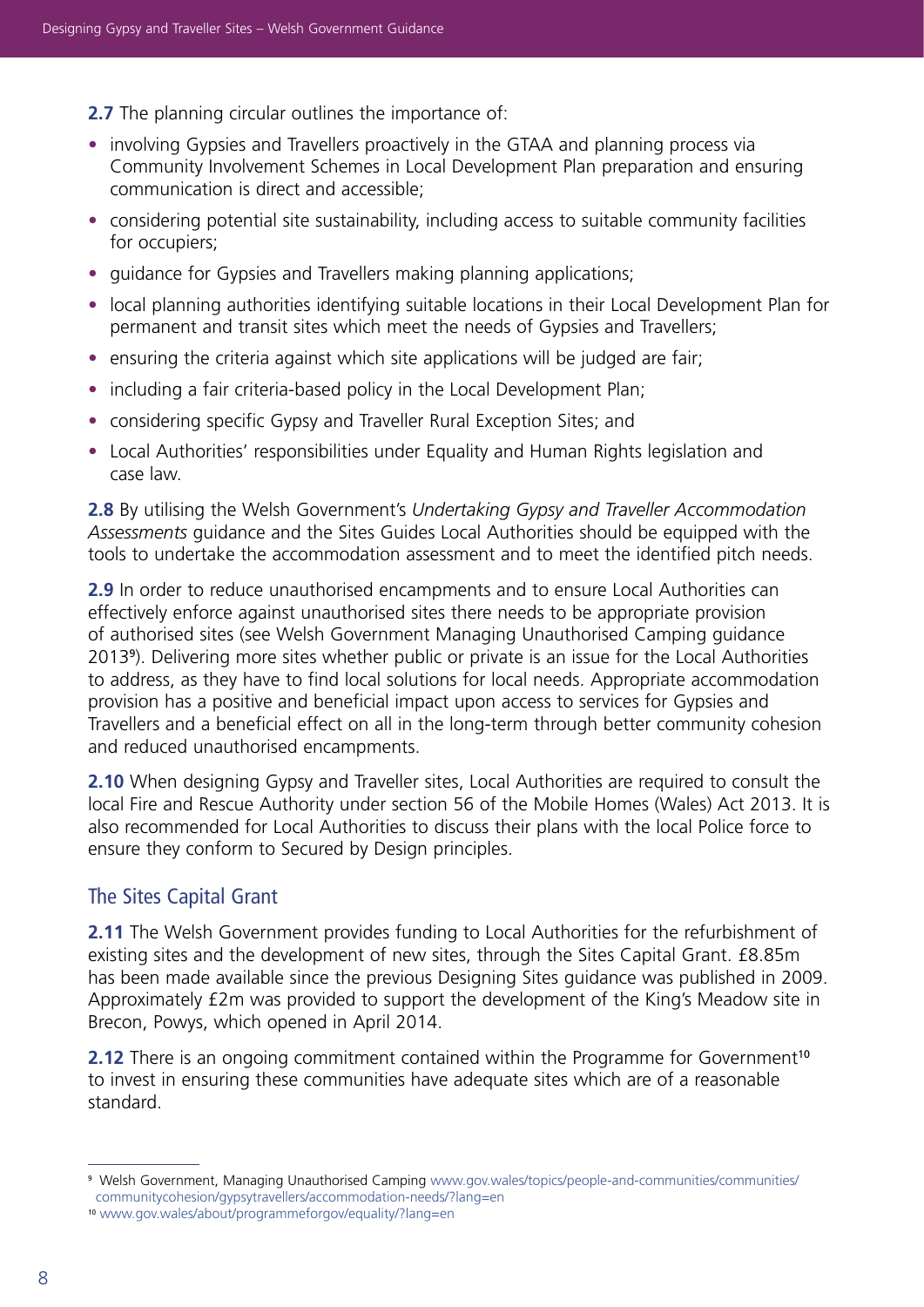**2.13** The Sites Capital Grant can be used for up to 100% of capital costs, to a maximum of £1.5m per site project. For example, this funding could be used for creating hardstandings, internal roadways, amenity blocks, utility supply infrastructure, play areas etc. However, the grant cannot be used to fund feasibility studies, land acquisition costs or routine maintenance. More information can be found in the Sites Capital Grant guidance notes<sup>11</sup>, which are updated on an annual basis.

**2.14** This funding is available for Local Authority permanent residential or transit Gypsy and Traveller sites. It will not fund temporary stopping places or other unsustainable sites. More information on the types of site which will be funded can be found on the Welsh Government website<sup>12</sup> Local Authorities intending to apply for Sites Capital Grant funding should consult the Welsh Government on its plans at an early stage to identify whether the proposal will be eligible.

<sup>11</sup> Welsh Government, Sites Capital Grant guidance notes www[.gov.wales/topics/people-and-communities/communities/](http://gov.wales/topics/people-and-communities/communities/communitycohesion/gypsytravellers/sites-capital-grant/?lang=en) [communitycohesion/gypsytravellers/sites-capital-grant/?lang=en](http://gov.wales/topics/people-and-communities/communities/communitycohesion/gypsytravellers/sites-capital-grant/?lang=en)

<sup>12</sup> www[.gov.wales/topics/educationandskills/allsectorpolicies/learner-travel/?lang=en](http://gov.wales/topics/educationandskills/allsectorpolicies/learner-travel/?lang=en)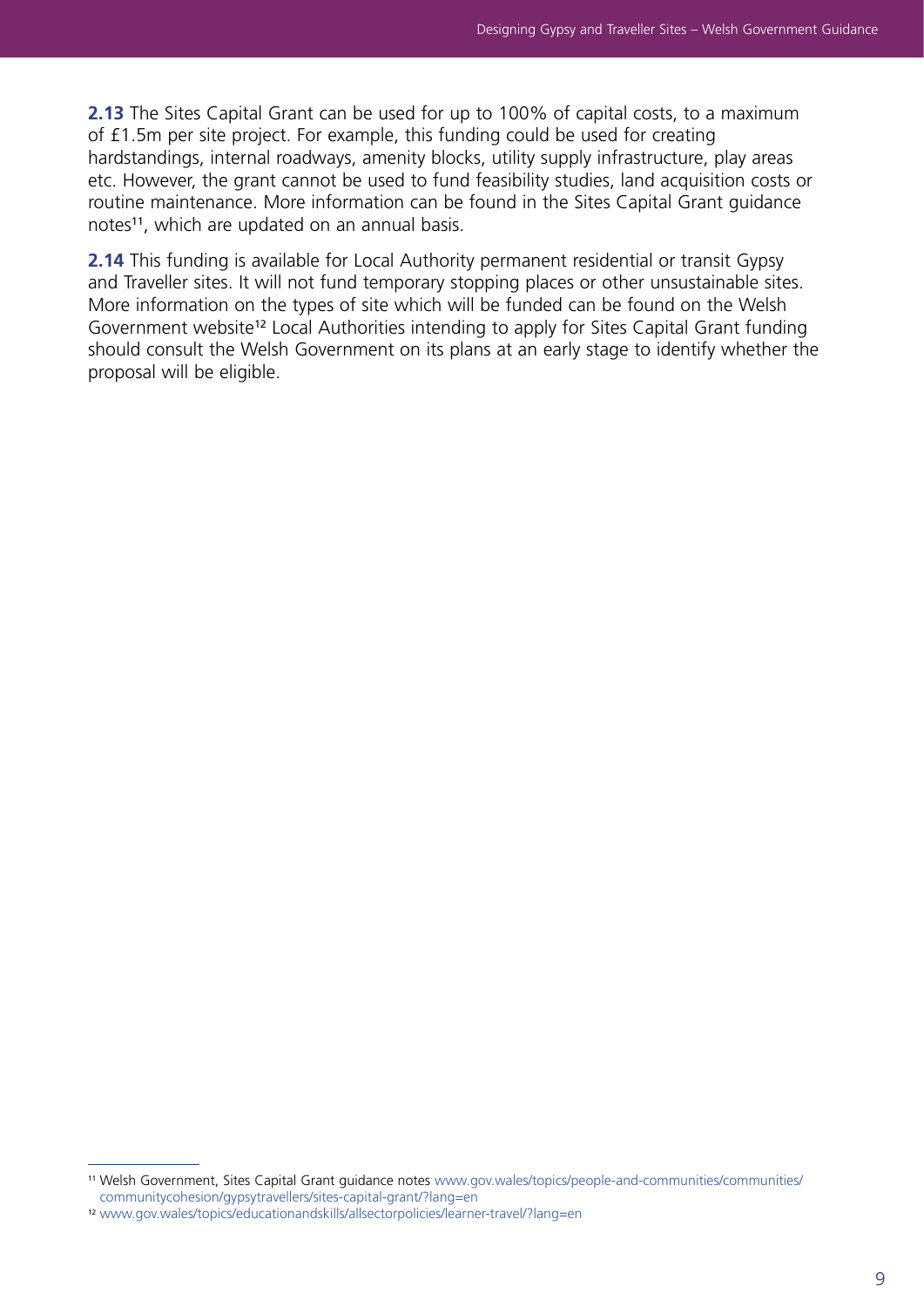# Chapter 3 – Site Design

This chapter details the crucial components of a Gypsy and Traveller site which should be considered when designing a site. For more information about the management, maintenance and responsibilities relating to these sites please refer to the Welsh Government's *Managing Gypsy and Traveller Sites* guidance.13

### Size of site and layout

**3.1** The recommended number of pitches and layout of residential Local Authority Gypsy and Traveller sites should be closely linked. Smaller sites can be easier to manage and are more likely to attract compatible family units.

**3.2** New sites should comprise 20 pitches or less, other than in exceptional circumstances and where consultation and engagement have taken place with all stakeholders.

**3.3** Exceptional circumstances may include a decision to keep a large community together if households are being re-located from an unsustainable existing site or where local circumstances, including lack of suitable land or high levels of unmet pitch needs (as defined in the Gypsy and Traveller Accommodation Assessment) occur.

**3.4** However, a high level of unmet need in the area would not necessarily suggest sites in excess of 20 pitches should be developed. Instead, Local Authorities should explore other avenues to develop smaller sites in the first instance.

**3.5** Where larger sites are developed, Local Authorities should consider the possible impact of the site on community cohesion, access to services and environmental sustainability. It is important that the views of prospective residents and the surrounding local community are gathered during consideration of developing larger sites.

**3.6** Extensions to existing residential sites may lead to the Local Authority exceeding 20 pitches on a particular site. This may be appropriate where the Local Authority seeks to keep families together and has had regard to the views of existing residents and the surrounding community.

**3.7** The Welsh Government's Sites Capital Grant can provide up to £1.5m per site project. This level of finance is based upon the costs of developing a 12-pitch site. Local Authorities may apply for more than £1.5m for the same site in different years, if costs are associated with different phases of site development.

**3.8** A number of factors will have to be taken into account when deciding upon the physical layout of the site. These include: the number of families to be accommodated, type and location of facilities or amenities, access issues and the environment and aesthetics of the land to be developed. The ethnic, cultural or family groupings who are resident on the site may also give rise to particular design considerations. For example, where sites are to be shared by different communities a 'tree branch' design may be preferable to a 'circular' design (see Annex 1).

<sup>13</sup> Welsh Government, Managing Gypsy and Traveller Sites guidance, [www.gov.wales/topics/people-and-communities/](http://www.gov.wales/topics/people-and-communities/communities/communitycohesion/gypsytravellers/sites/?lan) [communities/communitycohesion/gypsytravellers/sites/?lang=en](http://www.gov.wales/topics/people-and-communities/communities/communitycohesion/gypsytravellers/sites/?lan)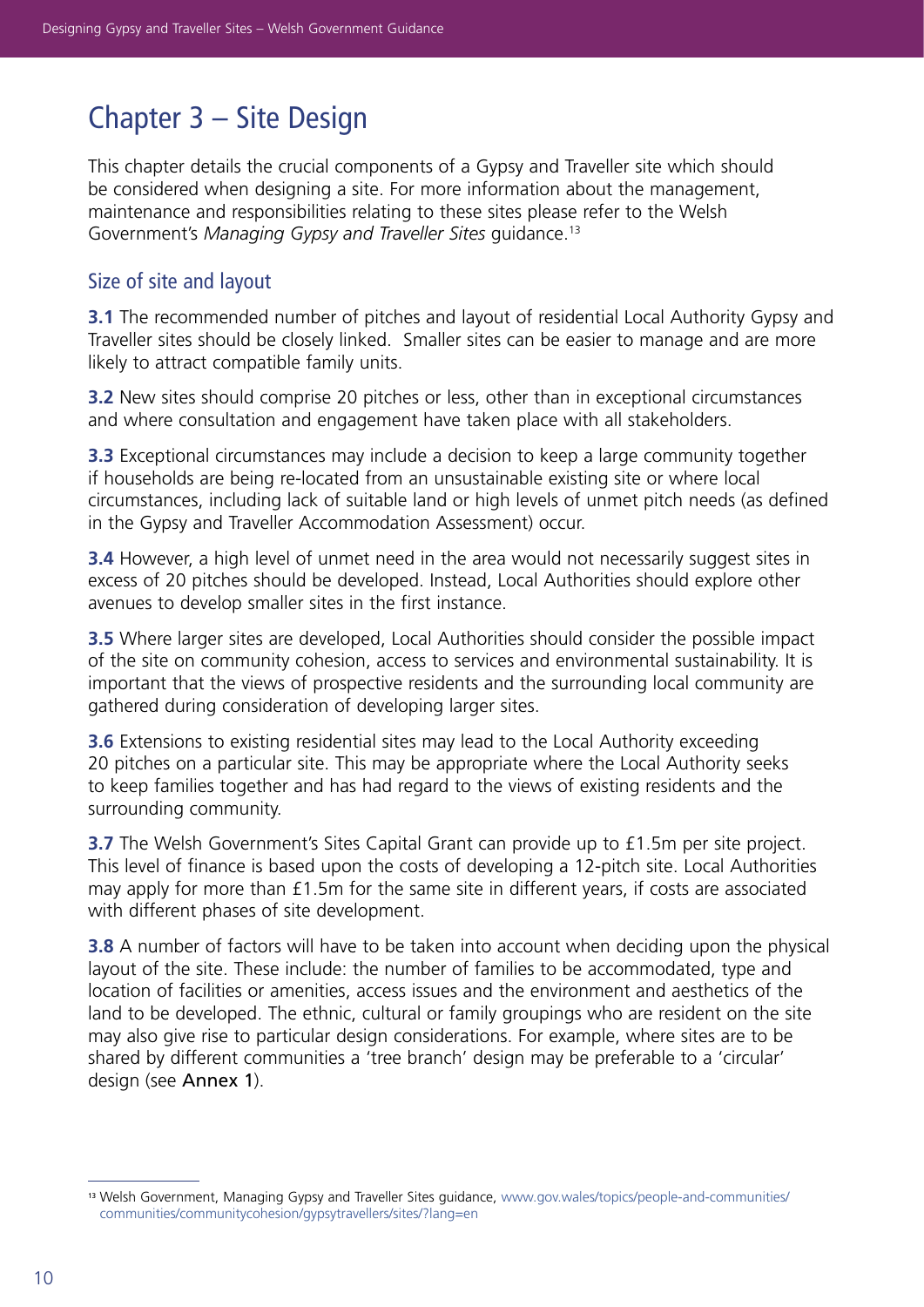**3.9** Where possible, the physical layout of the site should take into consideration the specific preferences of site residents or potential site residents. Site orientation should also be considered in order to maximise renewable energy generation and benefit energy efficiency.

**3.10** Ensuring a degree of privacy is essential for site residents. There is a balance to be struck between providing the right level of privacy while ensuring a sense of community is maintained.

**3.11** Local Authorities may wish to consider ways to retain the feeling of community, which is an important part of the culture of living on sites. The circular design may mirror the traditional camp design more closely and would suit sites of 12 pitches or less. The circular layout may be impractical for larger sites.

**3.12** It is particularly important that the site does not include any empty spaces which could be used for occupation, without the consent of the Local Authority. Landscaping techniques such as planting, walls or altering the land levels could prevent this.

**3.13** Landscaping will help to create a residential look and create an attractive environment in which to live. Where possible, the Local Authority should seek to provide natural rather than artificial solutions to creating boundaries. For example, Local Authorities should consider planting native species as screening around site perimeters instead of using high concrete walls.

**3.14** Providing trees to create a perimeter boundary around the site will keep the site size clearly defined and discourage site expansion. It will also support the screening of sites, where appropriate.

**3.15** Sites may include a range of facilities, including community buildings or play areas, which could affect the layout of the site. These are discussed further in Chapter 4 – Site Facilities.

# Site location

**3.16** Local Authorities should ensure they have analysed findings from the Caravan Count data collection and the GTAA to ascertain any location preferences identified by Gypsy and Traveller community members or any areas of frequent encampments. This analysis should support discussions around identifying sites.

**3.17** When considering locations for permanent residential sites, the preferences of community members should be included in the assessment process. However, Local Authorities are not expected to always provide sites in locations which mirror these aspirations. It is recognised other factors such as availability of land, site sustainability and achievability of planning permission will be more significant matters to consider.

**3.18** Gypsies and Travellers may have longstanding connections to a specific area of a Local Authority and may wish to be accommodated there. Local Authorities should take account of these views, especially where the desire relates to continued registration with local services with experience and expertise engaging with these communities. However, Local Authorities should also consider the long-term impact of a concentration of pitches / sites in one particular part of the authority area. It is important the provision of large or multiple sites in one small area does not create spatial segregation of these communities and reduce interaction and long-term inclusion within mainstream services.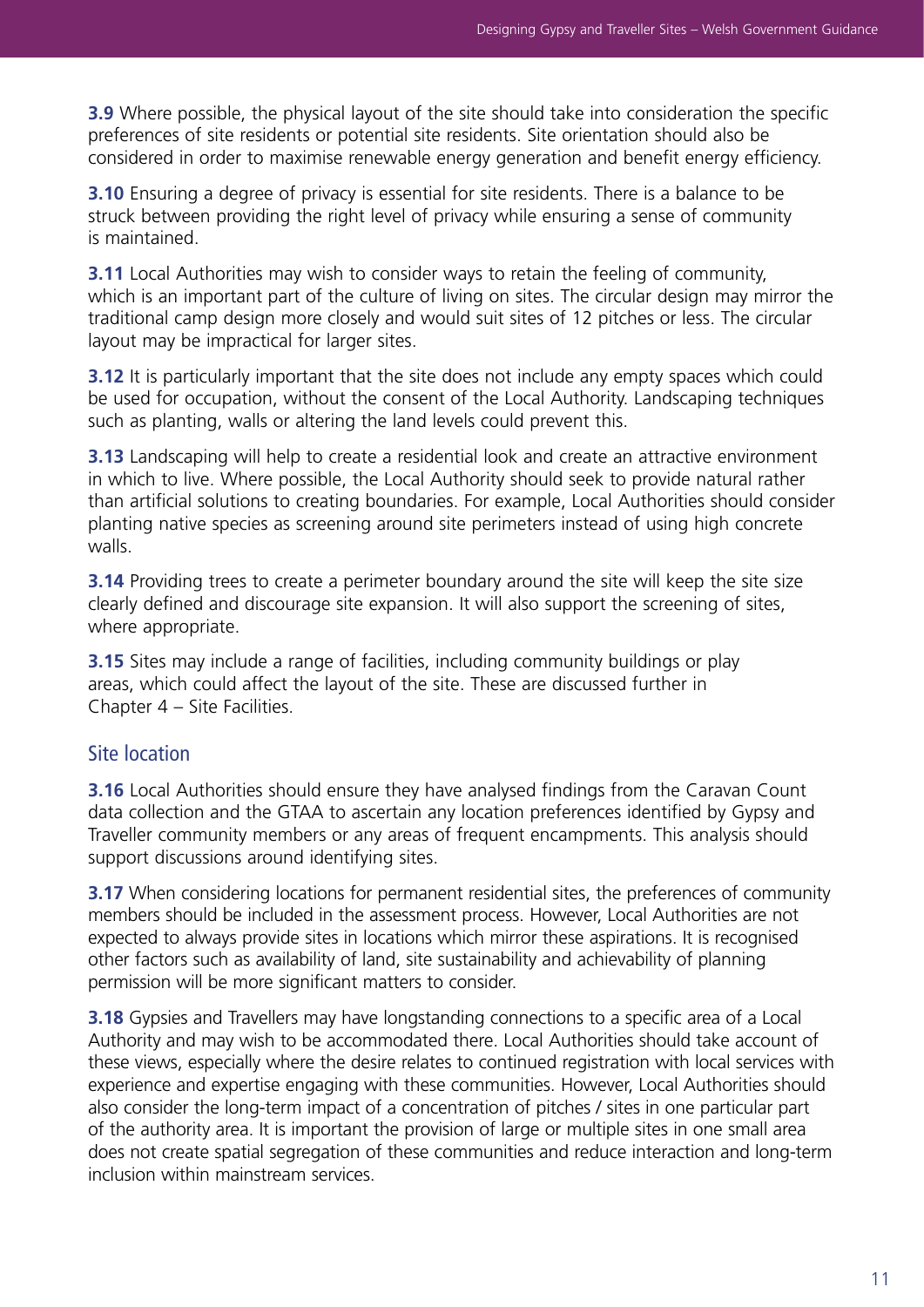**3.19** When considering locations for transit sites, Local Authorities should consider the history of encampments in the area. Local Authorities can review Caravan Count data regarding encampments and occupiers reasons for occupying the land to assess whether transit sites would be desirable in the local area. Such sites should also be easily accessible for large vehicles from major roads.

**3.20** Local Authorities should consider issues of sustainability when identifying suitable site locations, as outlined in the *Planning for Gypsy and Traveller Caravan Sites* circular. Sites must be able to be occupied as Gypsy and Traveller sites for at least 21 years to be eligible for Sites Capital Grant funding. The needs and preferences for services arising from community members themselves can be ascertained by analysing GTAA responses.

**3.21** If a location is considered inappropriate for conventional housing use on the grounds of health and safety, then it should also be considered inappropriate for a Gypsy and Traveller site. A Gypsy and Traveller site should not be located in areas which will have a detrimental effect on the general health and well being of the residents. The location of a site should enable, not hinder, access to services such as health and education.

**3.22** As with all developments, it is likely that Local Authorities will need to follow the 'line of best fit' when assessing potential sites. It may be that none of the potential sites can completely satisfy the guidance in this document. However, Local Authorities should first seek to identify such sites if they exist. The general themes Local Authorities should consider are:-

- Access Local Authority residential sites should be located with access to public roads and footpaths leading to the site. Although access to public transport would be ideal, it may be unrealistic in close proximity to the site in rural settings;
- Suitability of land A site survey should be undertaken which will identify possible problems such as drainage, risk of flooding, contaminated land etc. Local Authorities should consider whether remediation work to resolve any problems is financially viable. Mobile homes are considered to be highly vulnerable to flooding so sites should not be situated in C2 flood zones. Locations in C1 flood zones should be subject to a justification test.<sup>14</sup>
- Local Services Ideally located within reasonable distance from education settings, health services and shops. If a site is located, or is going to be located, in a rural area this will not be achievable in many instances. Local Authorities must comply with the Learner Travel (Wales Measure) 2008 (as amended) and associated guidance. For further details please see the Learner Travel pages of the Welsh Government website<sup>15</sup>;
- Environment sites should not be located next to hazards such as rivers or canals, unless appropriate mitigation can be installed. Locating sites next to industrial sites or major roads should be carefully considered, which may require monitoring of noise and air quality and resultant design measures to reduce the impact.
- Utilities water, electricity, sewerage, drainage and refuse disposal should be provided on all sites. This may require consultation with utility providers to ensure any essential criteria for new connections is understood.

<sup>14</sup> More information in the Welsh Government's, Planning Policy Wales, *Technical Advice Note (TAN) 15*, [www.wales.gov.uk/](http://www.wales.gov.uk/topics/planning/policy/tans/tan15/?lang=en) [topics/planning/policy/tans/tan15/?lang=en](http://www.wales.gov.uk/topics/planning/policy/tans/tan15/?lang=en)

<sup>15</sup> [www.gov.wales/topics/educationandskills/allsectorpolicies/learner-travel/?lang=en](http://www.gov.wales/topics/educationandskills/allsectorpolicies/learner-travel/?lang=en)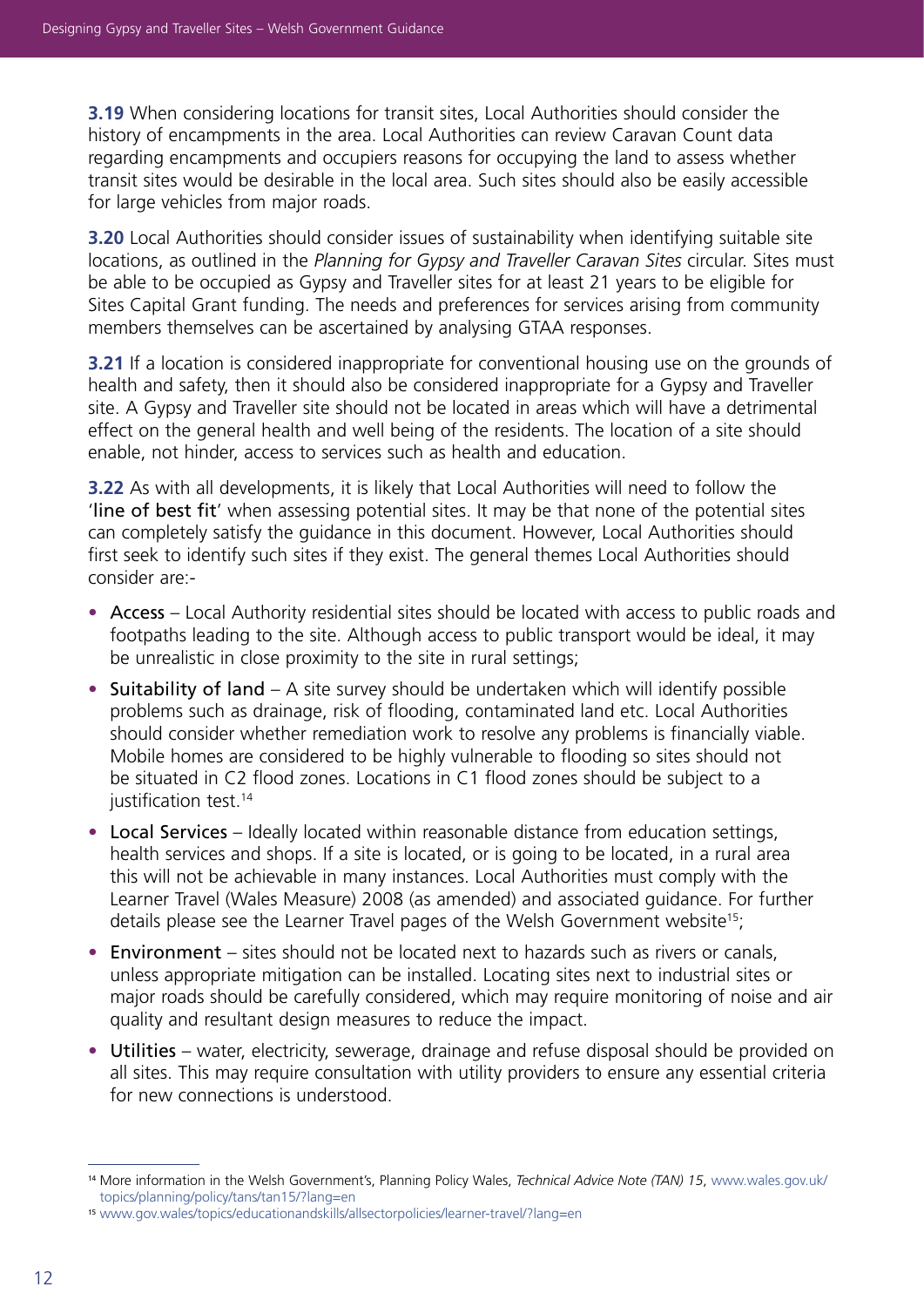• Sustainability – the site should be available for use as a Gypsy and Traveller site in the long-term (at least 21 years).

### Roads

**3.23** All sites need to have traffic calming measures leading into and through the site. Public roads should have clearly displayed signs requesting cars to slow down for site access. Only Local Authorities are authorised to erect signs on public highways and this may need to be made clear to residents. Internal roads should also have signs at regular intervals requesting drivers to slow down and speed-limiting ramps.

**3.24** Good quality roads which are capable of withstanding heavy vehicles should be constructed. Normally concrete or tar macadam on a suitable sub-base appropriate to soil conditions is preferable. Roads should be wide enough to allow mobile homes access on low loader vehicles and yet not encourage on road parking. Roads should be a minimum of 5.5 metres wide<sup>16</sup> and accommodate vehicles towing caravans up to 10 metres long.

**3.25** The design of roads leading to and through residential sites must allow easy access for emergency vehicles. Mobile homes must not be more than 50 metres from a road (including internal site roadways). Roads should not have overhead cables less than 4.5 metres above the ground. Vehicular access and gateways must be at least 3.1 metres wide and have a minimum clearance of 3.7 metres.

**3.26** Local Authorities should provide only one access point to the site to prevent non-residents using the site as a through road. A speed-ramp will be required near to the entrance to the public road to ensure a reduction in vehicular speed. If the site is a tree / cul-de-sac layout there should be adequate turning space to accommodate large vehicles such as fire engines, ambulances, refuse lorries and, of course, large vehicles used by the residents. The Local Authority should liaise with the local Police force to ensure the proposed design aligns with *Secured by Desig*n principles.17

**3.27** The site should be connected to the local community by means of a footpath, except where a rural location makes this impossible. Local Authorities should include internal pathways of at least 0.9 metres in width, especially where children may play or on a route to a play area. On sites with a tree layout, alleyways connecting cul-de-sacs should be avoided for crime prevention reasons.

**3.28** Residents will be aware to be cautious when driving on to and around the site due to children playing. However visitors to the site may not realise the potential danger and therefore warning signs should be placed at the entrance to the site and throughout warning drivers of the presence of children. On sites with a circular layout a one-way system is recommended for vehicles, which should be marked by one-way signs or painted arrows on the road. This will make traffic flow more predictable and support children's welfare.

**3.29** Installing a site entrance barrier could be considered. However, this should only be installed after consultation with site residents and after balancing the potential impact on wider community cohesion. An entrance barrier may make site residents feel safer whilst alienating the surrounding community. Local Authorities should consider the need for emergency services to access the site if a barrier is proposed, as set out in Welsh Government Technical Advice Note 12<sup>18</sup>

<sup>16</sup> Department for Transport, *Manual for Streets*

<sup>17</sup> ACPO, *Secured by Design: New Homes 2014*

<sup>18</sup> [www.gov.wales/topics/planning/policy/tans/tan12/?lang=en](http://www.gov.wales/topics/planning/policy/tans/tan12/?lang=en)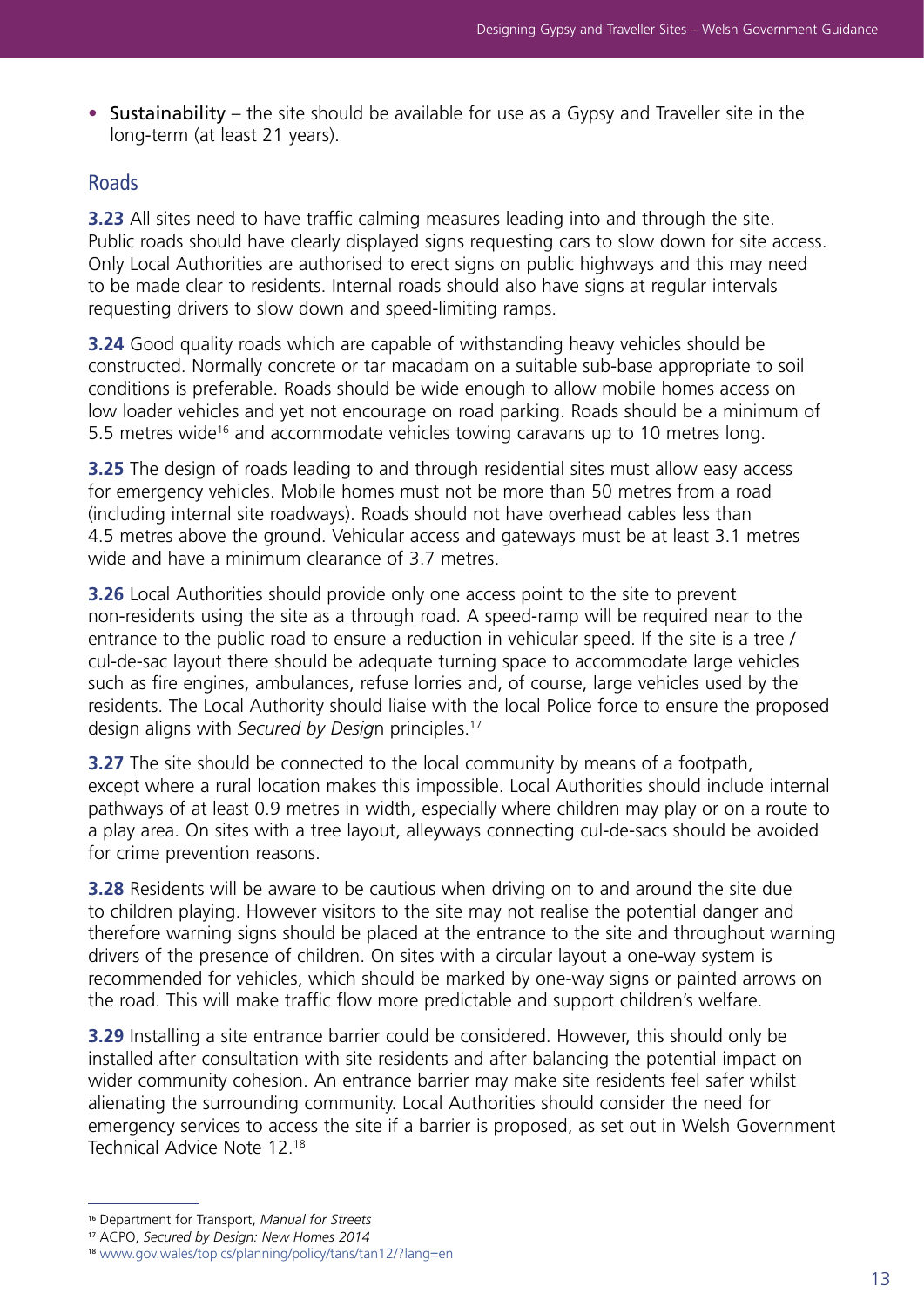# **Boundaries**

**3.30** Care should be taken to integrate the boundary treatment of the site into the local environment. The aim should be to achieve a balance between securing the boundaries and maintaining a pleasant and more open environment on site.

**3.31** The health and safety of children should be a priority when considering boundary arrangements. Site boundaries should be constructed in a way which will minimise the risks to children playing. There should be a 3 metre gap within the inside of all site boundaries as a fire prevention measure.<sup>19</sup>

**3.32** The Local Authority must consult the local Fire and Rescue Authority regarding the planned measures to prevent and detect fire on the proposed site and the planned means to fight the fire before providing a site.<sup>20</sup>

**3.33** It is important to differentiate between public and private spaces on the site so it is very obvious where pitch boundaries are. The maintenance responsibilities of site owners and residents differ in relation to pitches and communal areas so the boundaries need to be clearly defined.

**3.34** Poorly defined boundaries can lead to unauthorised site expansion. Different materials can be used to prevent this, such as planting or low walls. Where natural features exist it would be helpful to integrate these into the design of the site. The boundaries between pitches also act as a fire break so grass embankments, raised plant beds or low walls, rather than wooden fences, should be considered.

**3.35** Each pitch should have a secure lockable gate. This will enable pitch residents to secure their own pitches. The gates should be of a robust and pleasant design and not so imposing they act as a barrier screening off pitches completely. It is recommended gates are designed to prevent most pets or small children escaping from the pitch. Gates should be at least 3.1 metres wide.

# **Pitch**

**3.36** The layout of the pitch will depend on the overall site design. However an important element in the design and size of pitches is the intended capacity. Gypsies and Travellers traditionally have larger families than the settled community and so there is likely to be more of a demand for larger family sized pitches. In addition to this they will need space for vehicles capable of towing caravans and also large vehicles used for employment. All of these taken together will place a particular requirement for large well designed pitches.

**3.37** As a minimum, each pitch should be capable of accommodating an amenity block, a mobile home, touring caravan and parking for two vehicles. Section 60 of the Mobile Homes (Wales) Act, defines 'mobile home' as measuring up to 20 metres in length and 6.8 metres in width. However, Local Authorities should consider consulting the proposed occupiers of the site to determine whether they intend to occupy smaller static caravans or mobile homes which meet these maximum dimensions.

**3.38** Parking spaces must be a minimum of 2.4 x 4.8 metres each. The size of amenity blocks is discussed below.

<sup>19</sup> Welsh Government, *Model standards for Caravan Sites in Wales* [www.wales.gov.uk/topics/housing-and-regeneration/](http://www.wales.gov.uk/topics/housing-and-regeneration/publications/model-standards-2008-for-caravan-sites-in-Wales/?lang=en) [publications/model-standards-2008-for-caravan-sites-in-Wales/?lang=en](http://www.wales.gov.uk/topics/housing-and-regeneration/publications/model-standards-2008-for-caravan-sites-in-Wales/?lang=en)

<sup>20</sup> Section 56(4), Mobile Homes (Wales) Act 2013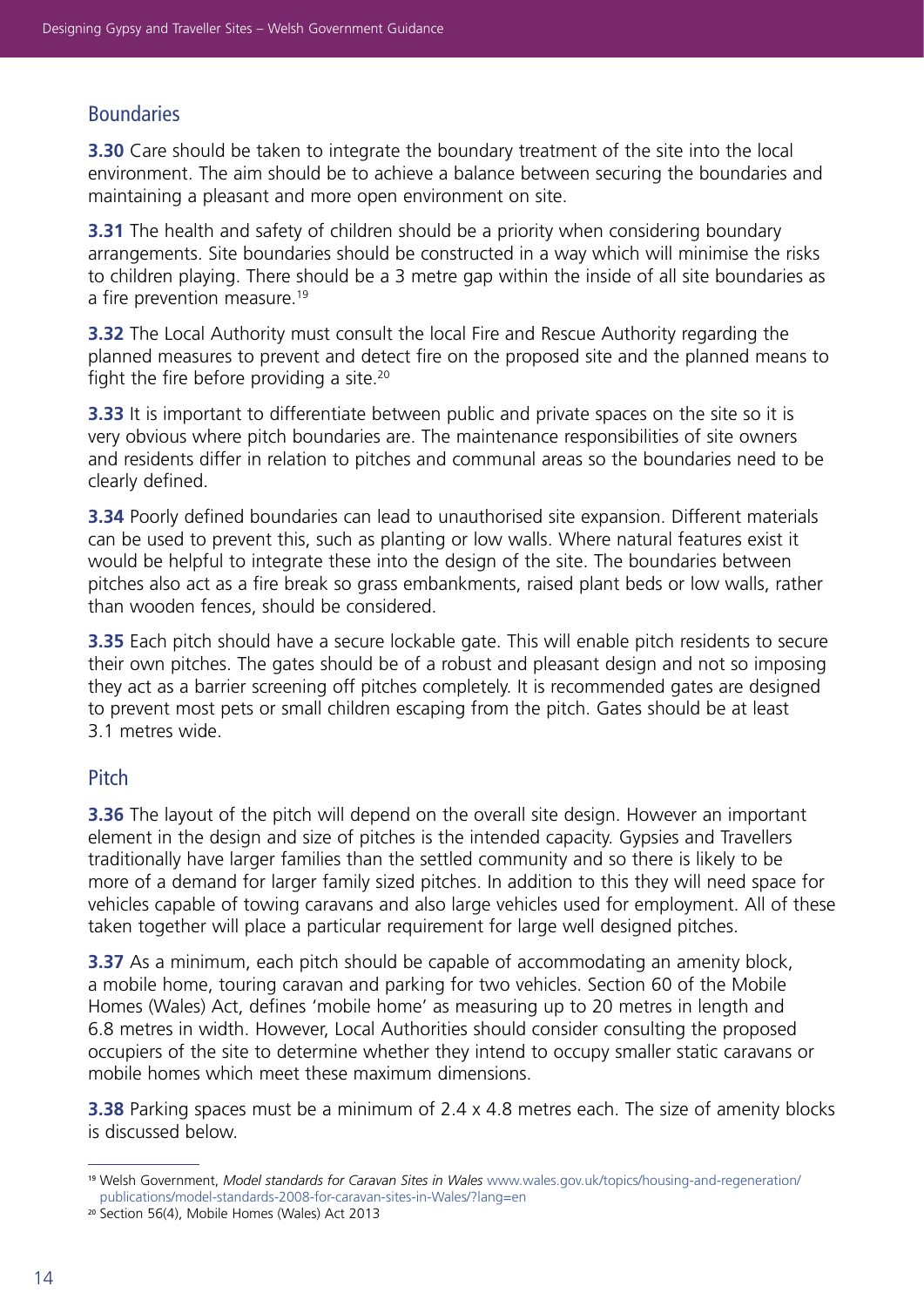**3.39** It is important to ensure that the orientation of the pitch allows for a degree of privacy for individual residents without inhibiting a sense of community. Providing clear pitch boundaries which are not too high will support this. Preventing footpaths directly behind the pitch will also support household privacy and reduce the potential for criminality.

**3.40** Pitches should provide:-

- an amenity block connected to water supply, electricity and other services/facilities;
- a hard surfaced level area with drainage falls;
- an easily cleaned and maintained surface;
- a suitable container for domestic refuse;
- electricity hook-up points to allow for the different positioning of mobile homes within the pitch;
- a way of securing mobile homes to the pitch during high winds, such as steel rings laid in concrete;
- hook up to drains and sewerage systems; and
- space for drying clothes.

# **Hardstanding**

**3.41** Each pitch should have hardstanding which is constructed of hard wearing material, covering the entire area to be occupied by mobile homes and other vehicles. The hard standing should be constructed to industry code of practice.<sup>21</sup> Local Authorities will be responsible for repairing the hardstanding if it becomes damaged in future so it is important this is considered. Where possible, some soft landscaping is also recommended for each pitch.

# Amenity block

**3.42** Each pitch must have an amenity block which must be constructed or refurbished to meet the requirements of the current Building Regulations, the Institution of Electrical Engineers regulations, and the requirements of the relevant water company. Detached or semi-detached designs should be appropriate. Having a residential appearance will enhance the look of the pitch and the general aesthetic of the site.

**3.43** Amenity blocks should include a separate WC with a sink unit for hand washing which is accessible through a lobbied room. Baths with overhead showers are recommended. The block should also include a store room, a kitchen and food preparation area and a small dining area for the family. The diagram at Annex 2 provides an example illustration of how this could be designed. The minimum recommended floor space of an amenity block is 23 $m<sup>2</sup>$ .

**3.44** Local Authorities should consult with the prospective occupiers of the site to determine the finer details of amenity block plans. Residents may prefer showers to baths, prefer to have slightly differently sized rooms or have particular needs which require adaptations.

<sup>21</sup> Currently, National Park Homes Council and British Holiday and Home Parks Association standard: "A hard core base to a minimum depth of 150 mm, well consolidated and topped with 100 mm of concrete (mix as BS8500-2:2006) shall be used. The finished raft must be generally level with due allowance for surface drainage. Where the ground conditions so require, thickening or the introduction of reinforcement of the raft may be necessary."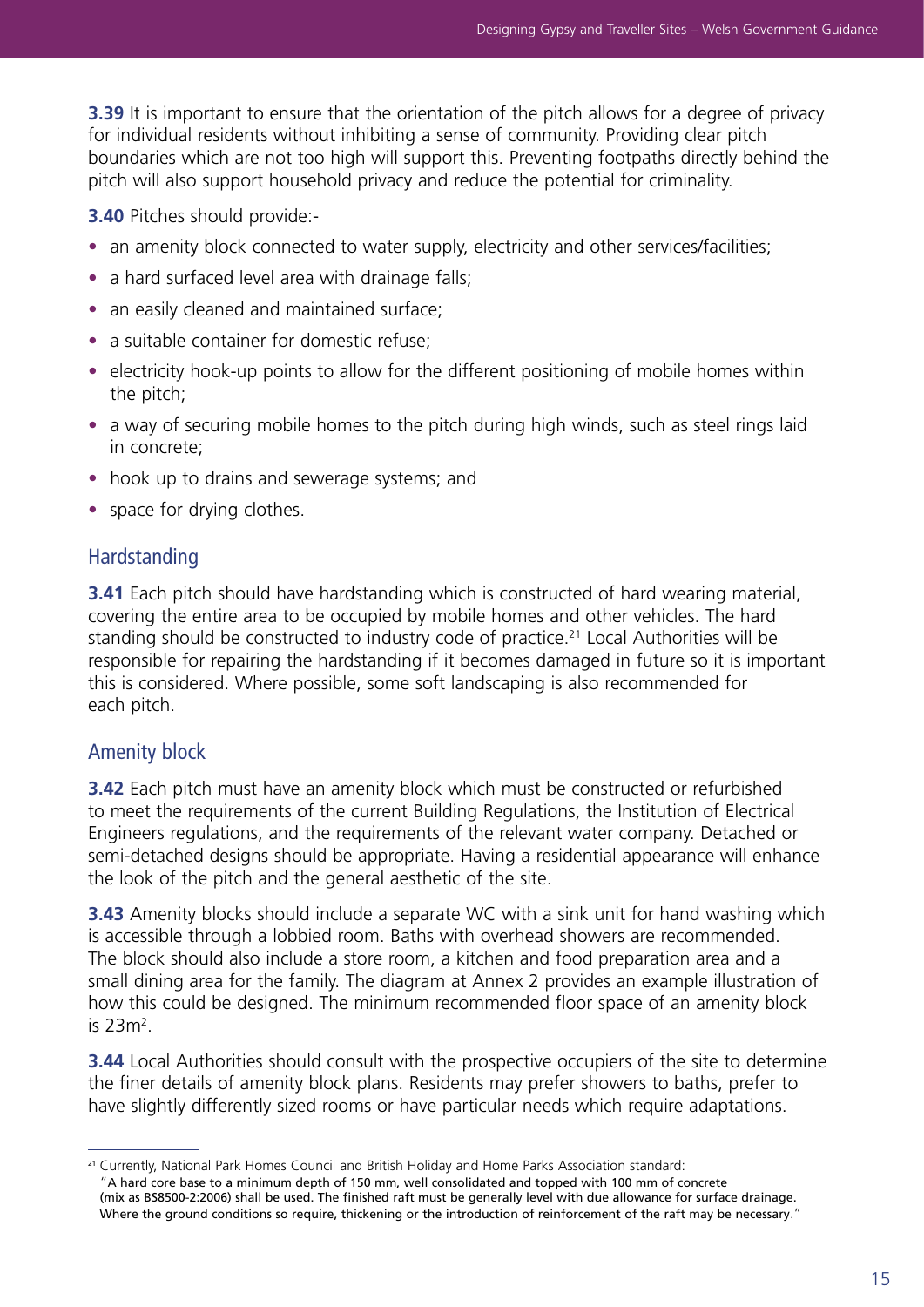**3.45** The construction and layout of the amenity block should take into account that some users may have special requirements, for example disabled users and the elderly can find steps hard to manage if using a walking aid or wheelchair. All new blocks should have access ramps rather than steps (or both). Further adaptations may be required to amenity blocks which will be allocated to disabled residents. Amenity blocks should be designed in such a way that will allow for easy adaptations to be made in the future to accommodate disabled and or elderly residents. It is the responsibility of the Local Authority to ensure that it complies with the Equality Act 2010 when designing amenity blocks.

**3.46** Local Authorities should consider replacing steps with small ramps on existing sites. Internal walls in bathrooms and WCs should be capable of holding support aids. Basic aids can be fitted to allow flexibility of use. Local Authorities may wish to utilise the Disabled Facilities Grant<sup>22</sup> to fund required adaptations.

**3.47** To accommodate wheelchairs, prams and walking frames, main entrances, doorways and passageways should have a minimum width of 0.8 metres, 0.75 metres and 0.9 metres respectively.

**3.48** Blocks should have adequate water supply including hot water which can be thermostatically controlled. Bathrooms should be well screened and walls should be tiled where there are showers or baths. Plumbing for washing machine/dryer should be installed, as should electrical points for a cooker/washing machine/drier. Electrical sockets should be provided throughout the block. The block should be connected to a sewer or other suitable drainage disposal system.

**3.49** The food preparation / cooking area should have adequate storage space for food stuffs and other household items. A sink and drainer should also be fitted. There should be room for additional appliances such as microwaves. The internal design should allow as much natural light in as possible. It is likely the family will spend a considerable amount of time in the dining area. The store room should be lockable to ensure cleaning products or other hazards can be kept out of reach of children.

**3.50** Local Authorities should explore cost effective energy efficiency systems for amenity blocks. Solar panels could be provided on amenity blocks to provide photo-voltaic heating. Environmentally-friendly waste systems and rainwater harvesting could also be pursued. To ensure the blocks are energy efficient, water tanks and pipes should be insulated to keep heat and prevent frost damage. Each room should have a heating system which provides temperature control and be economical.

**3.51** All light fittings should be low energy and heating and ventilation systems should be appropriate. All precautions should be taken to ensure electrical sockets and other fittings and fixtures are child proofed, such as rounded work surfaces. All fixtures and fittings should be robust, durable and hardwearing but domestic in nature. The intention should be to create a safe but comfortable environment. Local Authorities should also consider compliance with Secured by Design principles when designing new amenity blocks.

<sup>22</sup> www[.gov.wales/topics/people-and-communities/communities/grants/dfgs/?lang=en](http://gov.wales/topics/people-and-communities/communities/grants/dfgs/?lang=en)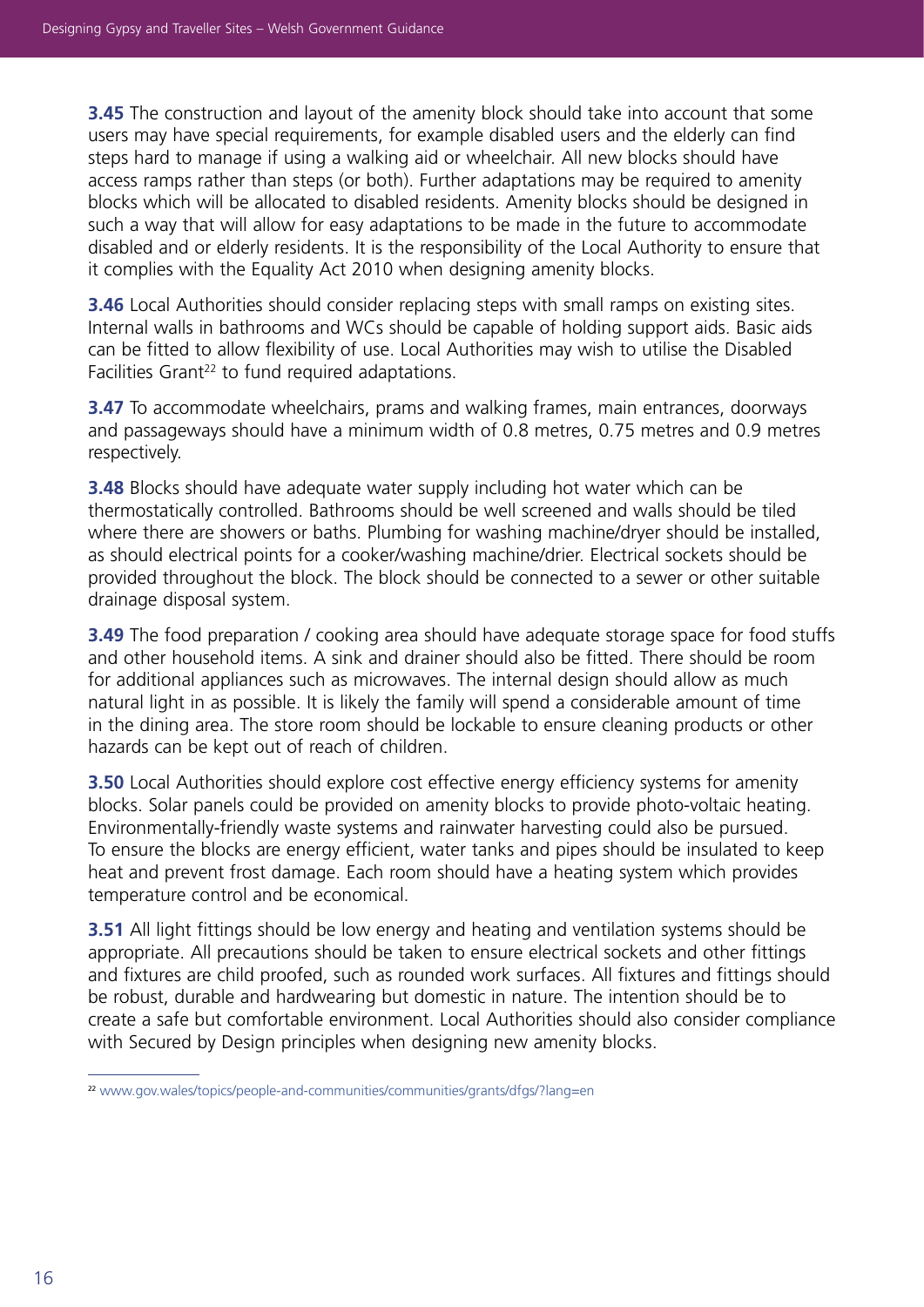# Spacing of Caravans and Trailers

**3.52** In line with the Model Standards 2008 for Caravan Sites in Wales<sup>23</sup>, a gap of 3 metres should be observed between a mobile home and any pitch boundary. The measurement should be taken from the mobile home wall. Each individual mobile home should be spaced at a distance of no less than 6 metres from any other mobile home. This is because mobile homes are highly flammable and helps to ensure privacy from neighbouring households.

<sup>&</sup>lt;sup>23</sup> Welsh Government, Model standards for Caravan Sites in Wales [www.gov.wales/topics/housing-and-regeneration/](http://www.gov.wales/topics/housing-and-regeneration/publications/model-standards-2008-for-caravan-sites-in-Wales/?lang=en) [publications/model-standards-2008-for-caravan-sites-in-Wales/?lang=en](http://www.gov.wales/topics/housing-and-regeneration/publications/model-standards-2008-for-caravan-sites-in-Wales/?lang=en)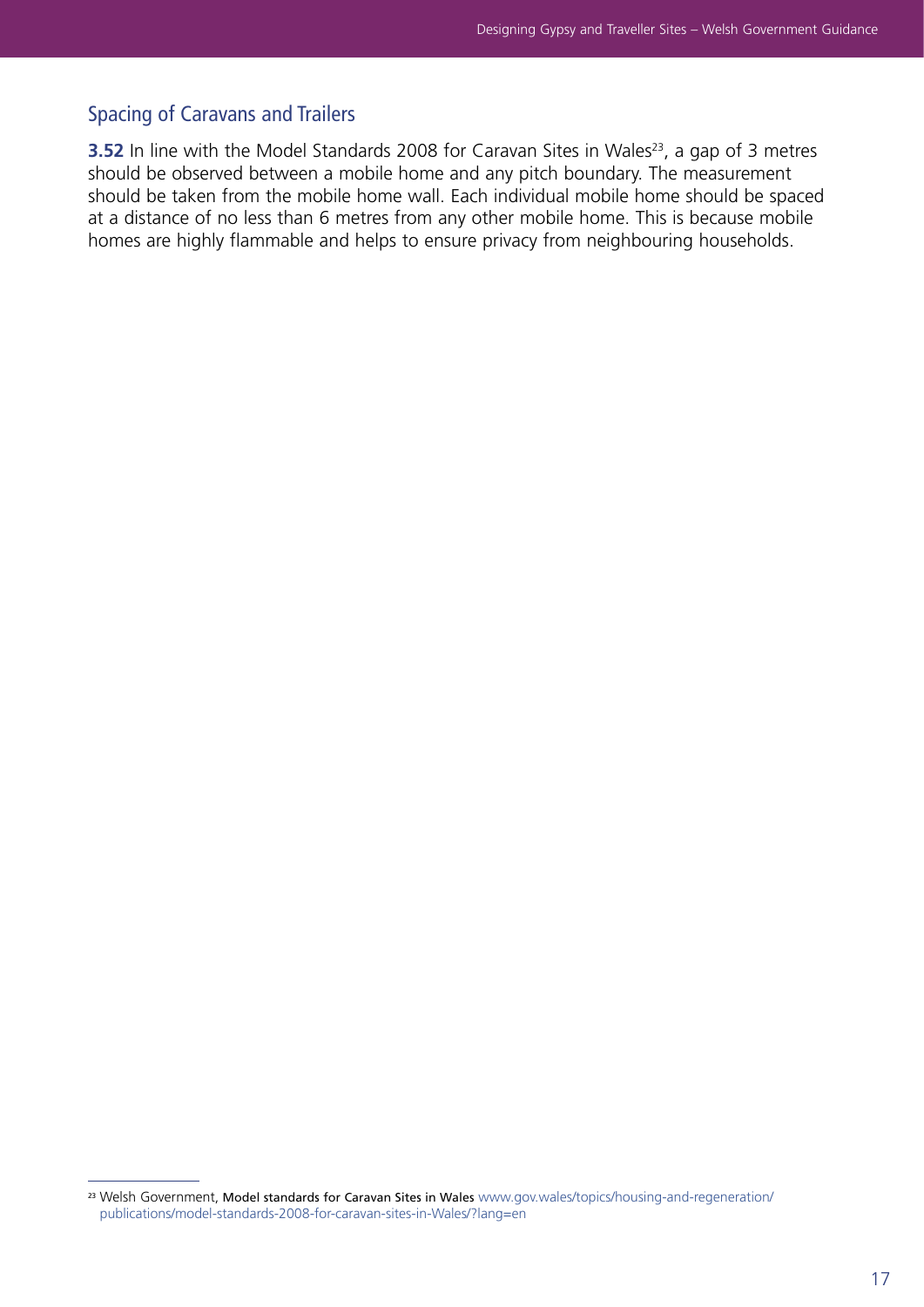# Chapter 4 – Site Facilities

This chapter outlines various facilities which should be factored into the design of a Local Authority Gypsy and Traveller site. For further information on the management, maintenance and responsibilities relating to these facilities please refer to the Welsh Government's *Managing Gypsy and Traveller Sites* guidance.24

### Children's play area

**4.1** Due to limited indoor space, the outdoor environment is particularly important to Gypsy and Traveller children. An area for children and young people to play and gather is important, especially if there is not suitable provision within walking distance on a safe route. Each site needs to be considered individually and in the context of local conditions; existing play area provision in the area and the size of the site should be taken into account. Ideally, children living on site will be able to safely access nearby existing play areas utilised by the wider community. However, where this isn't possible sites should include designated playareas.

**4.2** Where site layout allows, communal play areas should be positioned to enable parents to supervise their children. This will help to reassure parents of the whereabouts and safety of children. The area allocated for children's play must take into account the number of children it has to accommodate. Fields in Trust have recommended a minimum standard for outdoor playing spaces via their 'Planning and Design for Outdoor Sport and Play' guidance. The document aims to help land use planners ensure a sufficient level of open space to enable residents of all ages to participate in sports and games with an emphasis on access for children to play grounds and other play space.

**4.3** Play areas should be located away from vehicular traffic and should be inaccessible to vehicles. In addition they should be fenced, walled or grassed embankments and clearly delineated as a play area. Play areas should be well lit and designated as dog free areas. The designated play area should be flexible, adaptable, varied and interesting. Providing features such as shrubs or sand will allow children to manipulate the play space and promote good quality play.

**4.4** A youth shelter or other form of seating should be included, which can promote socialising, maximise the use of the play area and have the additional use as a bus shelter if school transport collects from the site. The provision of play equipment should be carefully thought out and consultation with children is recommended. Play areas can include open spaces and fixed apparatus. It is very important to ensure any designated play space is clearly differentiated from residential or working space and it should be maintained by the Local Authority to ensure it is not used for other purposes.

**4.5** Local Authorities need to undertake Play Sufficiency Assessments as required by the Children and Families (Wales) Measure 201025. These assessments relate to the sufficiency of the play opportunities in each Local Authority area and must include an action plan for improving (or maintaining) the opportunities for children to play. Local Authorities are required to report on opportunities for play on their Gypsy and Traveller sites.

<sup>24</sup> Welsh Government, *Managing Gypsy and Traveller Sites* guidance, [www.gov.wales/topics/people-and-communities/](http://www.gov.wales/topics/people-and-communities/communities/communitycohesion/gypsytravellers/sites/?lang=en) [communities/communitycohesion/gypsytravellers/sites/?lang=en](http://www.gov.wales/topics/people-and-communities/communities/communitycohesion/gypsytravellers/sites/?lang=en)

<sup>25</sup> Section 11 of the Children and Families (Wales) Measure 2010.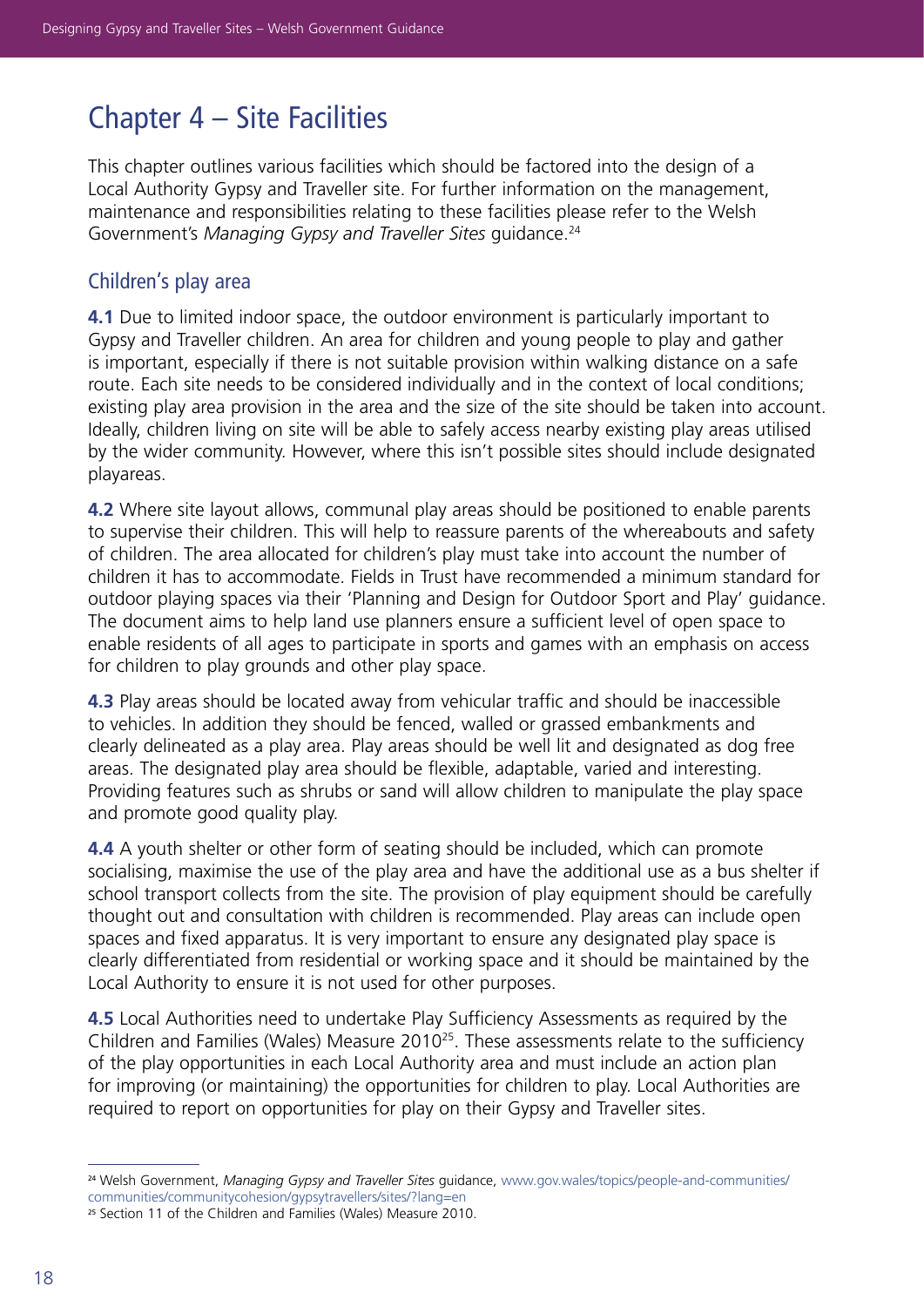**4.6** On smaller sites or where physical restrictions will not allow for a play area, existing local provision should be utilised to encourage integration and alleviate community segregation. However, in these circumstances Local Authorities should ensure there are safe walking routes to play areas in the local area.

**4.7** Play Wales and Save the Children's Travelling Ahead project have created a good practice guide to support Local Authorities to develop play spaces on their Gypsy and Traveller sites.<sup>26</sup>

#### Community facilities

**4.8** On larger sites (sites with more than 20 pitches) a communal building is likely to be necessary and should be discussed with site residents. The community building could be used for outreach and support work, youth clubs, playgroups, quiet space for children doing homework, adult education, early years' sessions or health clinics.

**4.9** Running costs for such a facility could potentially be met through charging statutory and voluntary organisations for use of the facilities or through local action by the residents in the same way many village halls are administered as Trusts. It may also be possible to meet the running costs through pitch fees, however this is subject to the agreement of the residents, as required under the Mobile Homes (Wales) Act 2013.

**4.10** On smaller sites or where physical restrictions prohibit the installation of a community facility, nearby community facilities should be used. This could encourage community relations with the settled community. As mentioned above, Local Authorities should consider ways to ensure safe access routes from the site to the community facility.

**4.11** Where a permanent community facility is not feasible, consideration could be given to the provision of a mobile unit which could be used for early years' engagement purposes. The advantage of such a unit is it can be moved from one location to another. A suitable and safe location should be identified for the mobile unit. Where a mobile unit is not feasible, the site manager should facilitate discussions between residents and service providers to agree a mutually convenient location where sessions may be held.

#### Site manager / warden facility

**4.12** A site office is important, particularly on larger sites. The office should be located close to the entrance of the site and support private consultations with visiting professionals. It may be appropriate to provide communal facilities and the site office within the same building, though the confidentiality of records must be ensured.

**4.13** If a site manager / warden is provided with their own pitch on site this should be located in a position to enable good management of the site. Managers / wardens who also live on the site should be provided with a separate site office.

#### Public lighting

**4.14** Public lighting should be adequate for safety and security purposes on site, allowing residents to move about the site at night, both as pedestrians and as drivers. The location of street lighting should not cause light pollution by shining directly into caravans or amenity buildings but have regard to the density and overall layout of the site. Play areas for children should receive special attention in terms of appropriate lighting.

<sup>26</sup> Play Wales / Save the Children, 'Good Practice Guide: Play and early years – developing and managing Gypsy and Traveller sites', [www.playwales.org.uk/eng/gypsyandtraveller](http://www.playwales.org.uk/eng/gypsyandtraveller)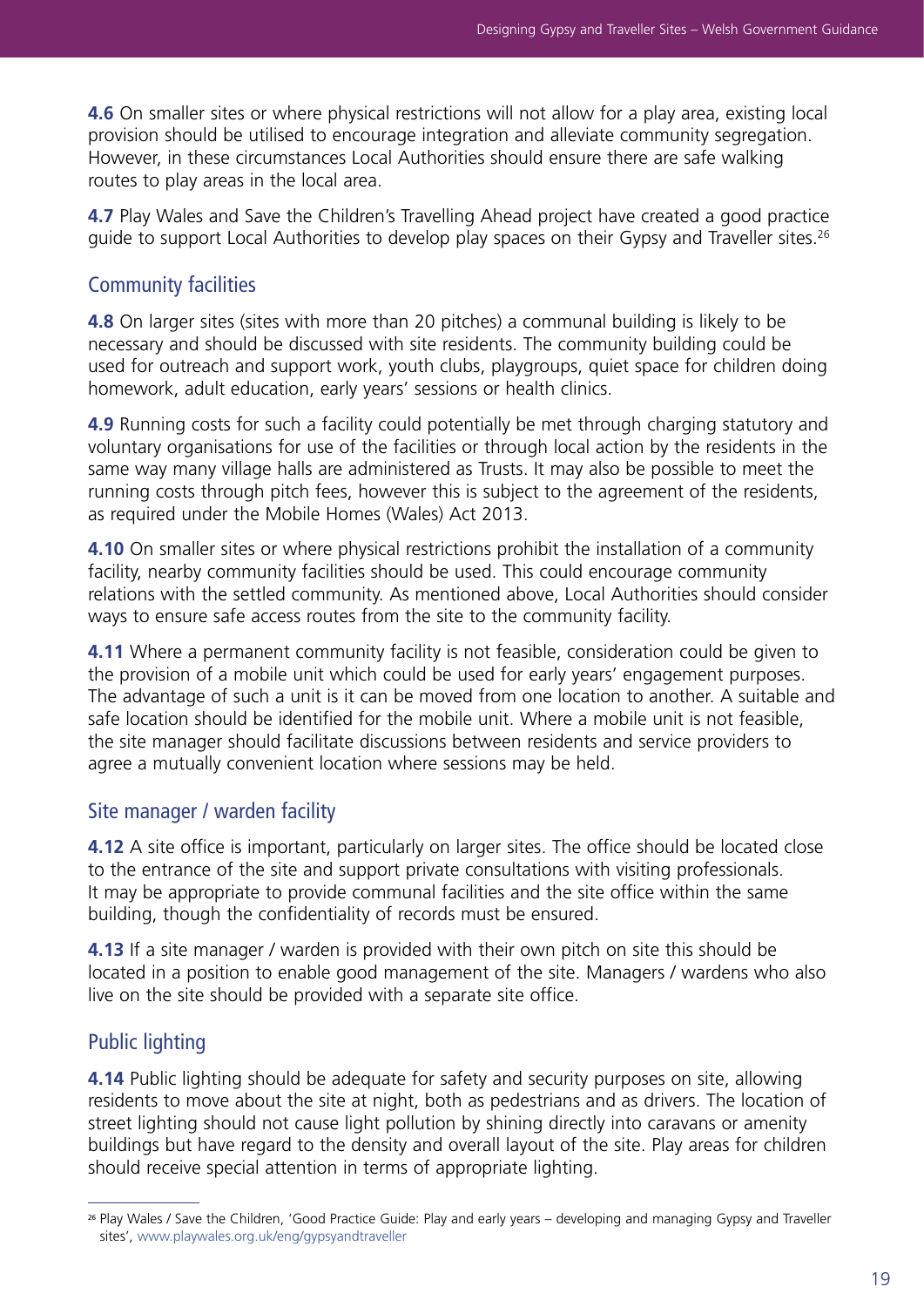# Working space

**4.15** Residential pitches should be for residential purposes only and potentially hazardous activity on pitches should be discouraged. Such activities on sites not designated for work purposes can lead to health and safety, pollution and environmental concerns.

**4.16** Local Authorities may wish to consider the provision of designated 'working space' in a segregated part of the site or on adjacent land, where there is a demonstrable reason why 'working space' needs to be provided. For example, Showpeople sites are likely to require separate facilities for the storage and maintenance of fairground rides. An example site layout is included in Annex 1.

**4.17** Local Authorities have the power to provide 'working space' on Gypsy and Traveller sites, under section 56(2) (c) of the Mobile Homes (Wales) Act 2013. However, any such areas should be clearly delineated to ensure residential areas are kept separate from areas used for work or storage.

**4.18** Individuals may require working space however the Local Authority may not be convinced that their needs require specific facilities to be provided. Where this is the case community members should be encouraged to pursue private leasing agreements for nearby space or facilities. Local Authorities with relevant commercial land for rent make these lists available to such residents.

**4.19** Residents should not be prevented from undertaking non-hazardous home working, such as teleworking. Gypsies and Travellers are more likely to be self-employed and may need to park commercial vehicles on their pitches.

# Artistic features

**4.20** Including artistic features on site could be an ideal opportunity for existing residents or potential residents to celebrate Gypsy and Traveller culture and identity. If this is to be considered, consultation with existing or potential residents should take place at an early stage. It is important any feature is agreed in partnership with residents. This would be a good opportunity to get Gypsy and Traveller children involved in the design and development of artistic features on site, particularly if there is a children's play area.

# Water supply

**4.21** Each pitch must have a mains water supply suitable for drinking and its supply should be sufficient to meet the reasonable needs of residents. The water supply must comply with current legislation and British standards.

**4.22** Water supplies must feed directly into individual amenity blocks. Individual meters should be installed for each pitch to ensure billing can relate directly to actual usage. The relevant water company may allow individual connections for each new pitch, subject to meeting the water company's criteria. Outside taps and hook up points for caravans should be provided on each pitch with internal isolation valves and suitable backflow protection for security of the water supply, subject to the Water Supply (Water Fittings) Regulations 1999.

**4.23** To ensure the water supply can meet required quality standards, the Local Authority should consult directly with the relevant water company regarding the proposed site design. The relevant water company may provide advice to ensure appropriate infrastructure can be installed.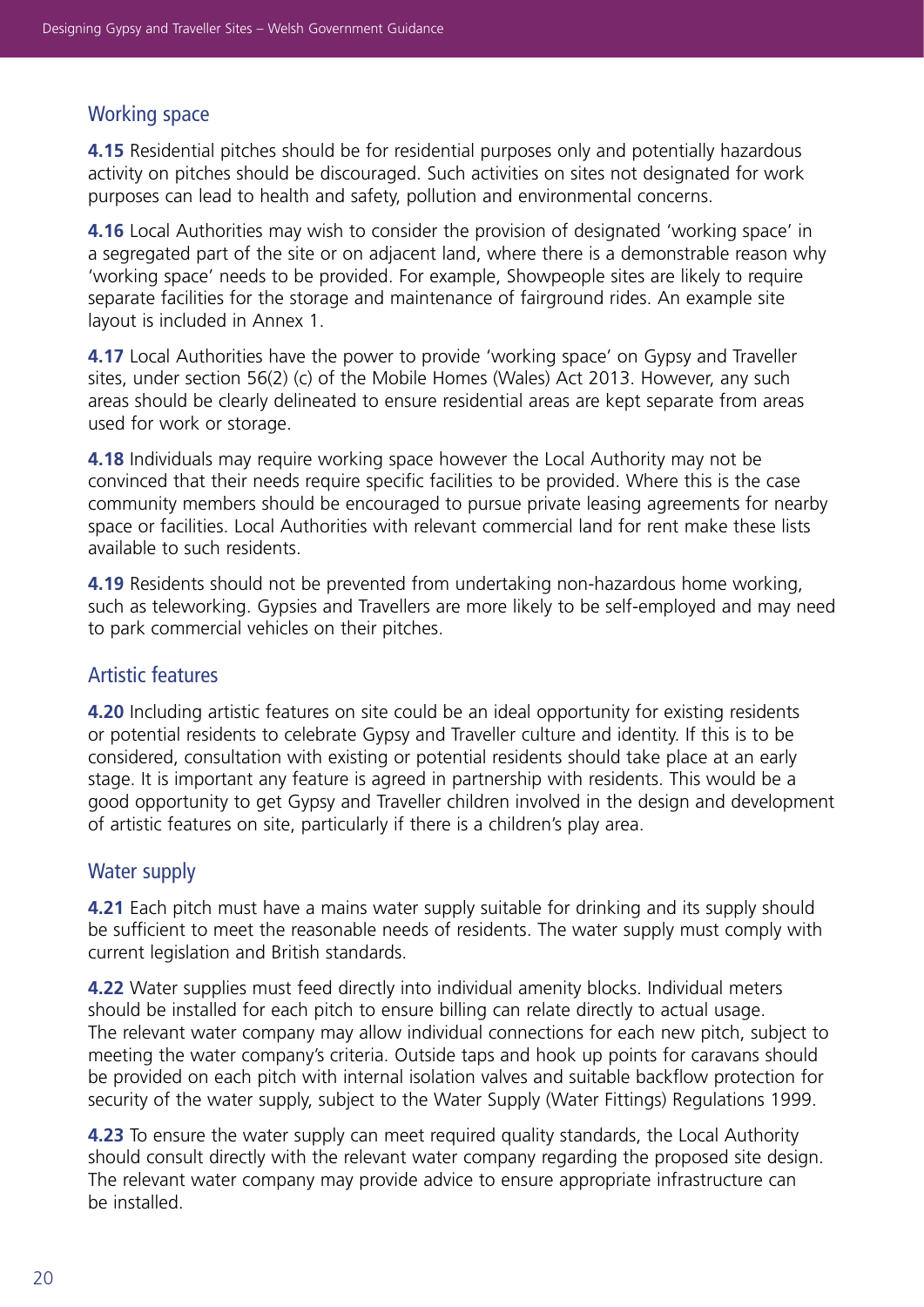**4.24** Communal taps should be avoided to ensure appropriate billing for water usage can be made. If communal taps are installed, the responsibility for this supply will rest with the Local Authority.

# Drainage and Sewerage

**4.25** It is essential that surface water drainage is provided. The use of sustainable drainage (SuDS) should always be considered for the management of surface water. The SuDS approach aims to manage surface water as close to source as possible using a wide range of techniques, including rainwater harvesting and infiltration where appropriate. These techniques should reduce water consumption and customer bills. All provision must comply with current legislation, regulations and British standards and should take account of the Welsh Government Interim Standards for Sustainable Drainage<sup>27</sup>. Surface water management must be given early consideration in the site design.

**4.26** Where possible, connection to a public sewer should be made for foul drainage. The relevant water company must be consulted regarding construction standards and sewer capacity. A connection to a public sewer will not always be possible. In such circumstances, provision should be made for discharge to a properly constructed and maintained sewage treatment facility, either a sewage treatment plant or a septic tank. Provision must comply with current legislation, regulations and British standards and a permit will be required for the discharge from Natural Resources Wales. Sealed cess-pits or cess pools are not appropriate.

# Gas Supply

**4.27** All provision and services of gas must comply with statutory requirements, relevant standards and codes of practice. All storage facilities provided for Liquid Propane Gas cylinders must meet health and safety regulations. It is the responsibility of the Local Authority and site managers to seek guidance from local environmental health services in relation to gas supply and the maintenance and inspection of services and facilities.

# Post boxes

**4.28** Each residential pitch should have a secure post box accessed by a key held by the pitch resident. It is not appropriate to require residents to collect their post from a site office except where the pitch resident is not home and there is a delivery of a large parcel or package which cannot be delivered through the post box.

**4.29** Where delivery to individual pitches is not possible, a 'pigeon hole' system near the entrance to the site or on the site office wall should be considered. This must have lockable individual boxes for each pitch.

# Grazing land

**4.30** Local Authorities may consider providing grazing land adjacent to sites, where appropriate. Horse ownership is an important part of Romani Gypsy and Irish Traveller culture. Where Local Authorities consider it appropriate to provide grazing land, they could charge residents who use the land.

<sup>&</sup>lt;sup>27</sup> Or subsequent Welsh Government standards.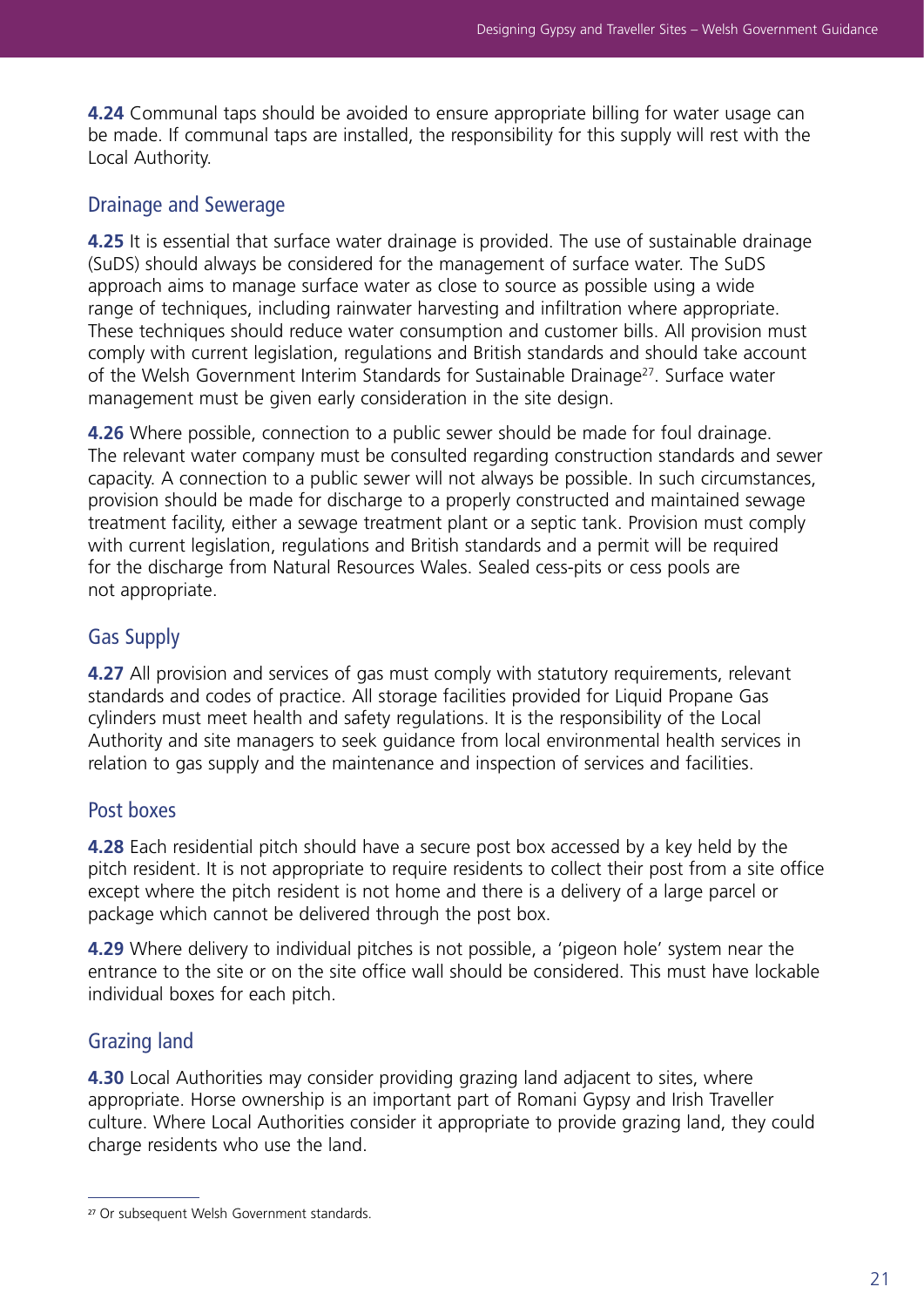# **Communications**

**4.31** Local Authorities should explore the possibility of ensuring sites include phone lines. Developing or refurbishing sites could provide an opportunity to ensure the necessary communications infrastructure is installed to enable residents to make their own arrangements for landlines or internet access.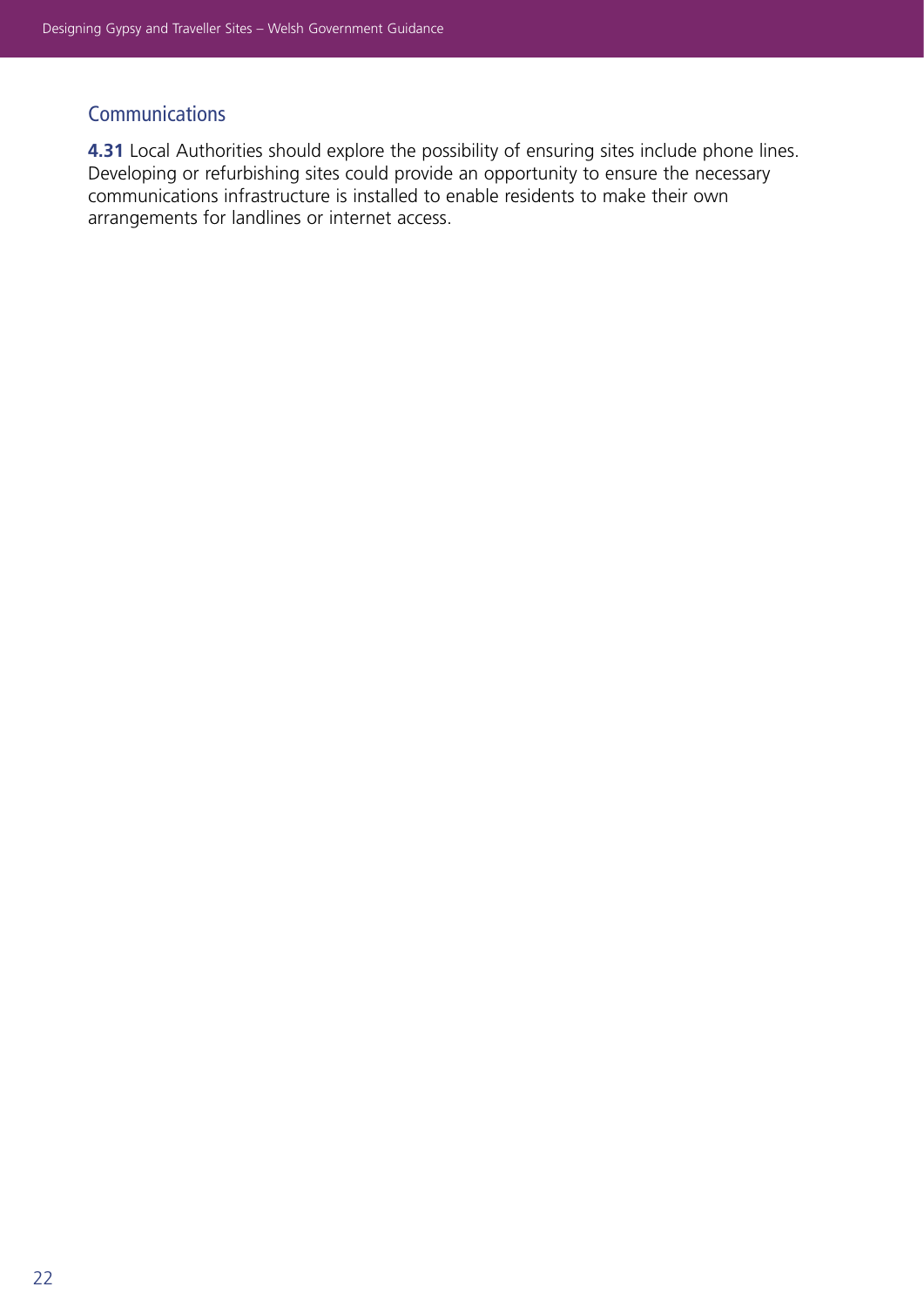# Chapter 5 – Safe Sites

# Health and Safety

**5.1** It is the responsibility of the Local Authority and site manager to ensure a risk assessment is regularly undertaken, including a specific fire risk assessment. All health and safety equipment provided by the Local Authority must conform to British/European standards and be regularly inspected by a competent person. Site managers must keep records of all testing undertaken and inspections should be completed yearly. Site managers must ensure that every care is taken to protect equipment from the elements if stored outside, for example via suitable casing.

**5.2** All buildings provided on the site by the Local Authority must be provided to mobility standards and where applicable comply with the requirements of Part M (Access to and Use of Buildings) of Schedule 1 to the Building Regulations 2010 and associated relevant legislation. Developers must also have regard to the requirements of the Equality Act 2010.

### Designing out crime

**5.3** It is important that residents feel safe and secure on site without feeling isolated or imprisoned. Any new site design should aim to limit the potential for crime. Local Authorities should consult Police 'Designing Out Crime Officers' to ensure security and crime issues are addressed from the outset.

**5.4** Site designs should aim to conform to *Secured by Design* principles<sup>28</sup> to reduce the likelihood of crime. Areas without a clearly defined use are avoided which will reduce acts of vandalism, fly tipping and unauthorised encampments.

# Fire Safety

**5.5** Mobile homes should be situated in a way which will reduce the risk of fire spreading between buildings and structures on the pitch. The minimum distance between caravans should be 6 metres. Pitches should be no more than 30 metres from a fire point.<sup>29</sup> Fire points must be housed in a weather proof structure, easily accessible and clearly marked 'Fire Point'. A clear notice should be displayed to indicate what action is to be taken in the event of a fire, including details of the assembly point.

**5.6** Standpipes or hydrants must be provided on each site as determined by the risk assessment and in consultation with the relevant Fire and Rescue Authority. All equipment must conform to relevant British/European standards.

**5.7** Each fire point must have a method of raising the alarm in the event of a fire. This must be appropriate to the size and layout of the site and informed by consultation with the relevant Fire and Rescue Authority.

<sup>28</sup> ACPO, *Secured by Design: New Homes 2014*

<sup>29</sup> Welsh Government, *Model standards for Caravan Sites in Wales* [www.wales.gov.uk/topics/housing-and-regeneration/](http://www.wales.gov.uk/topics/housing-and-regeneration/publications/model-standards-2008-for-caravan-sites-in-Wales/?lang=en) [publications/model-standards-2008-for-caravan-sites-in-Wales/?lang=en](http://www.wales.gov.uk/topics/housing-and-regeneration/publications/model-standards-2008-for-caravan-sites-in-Wales/?lang=en)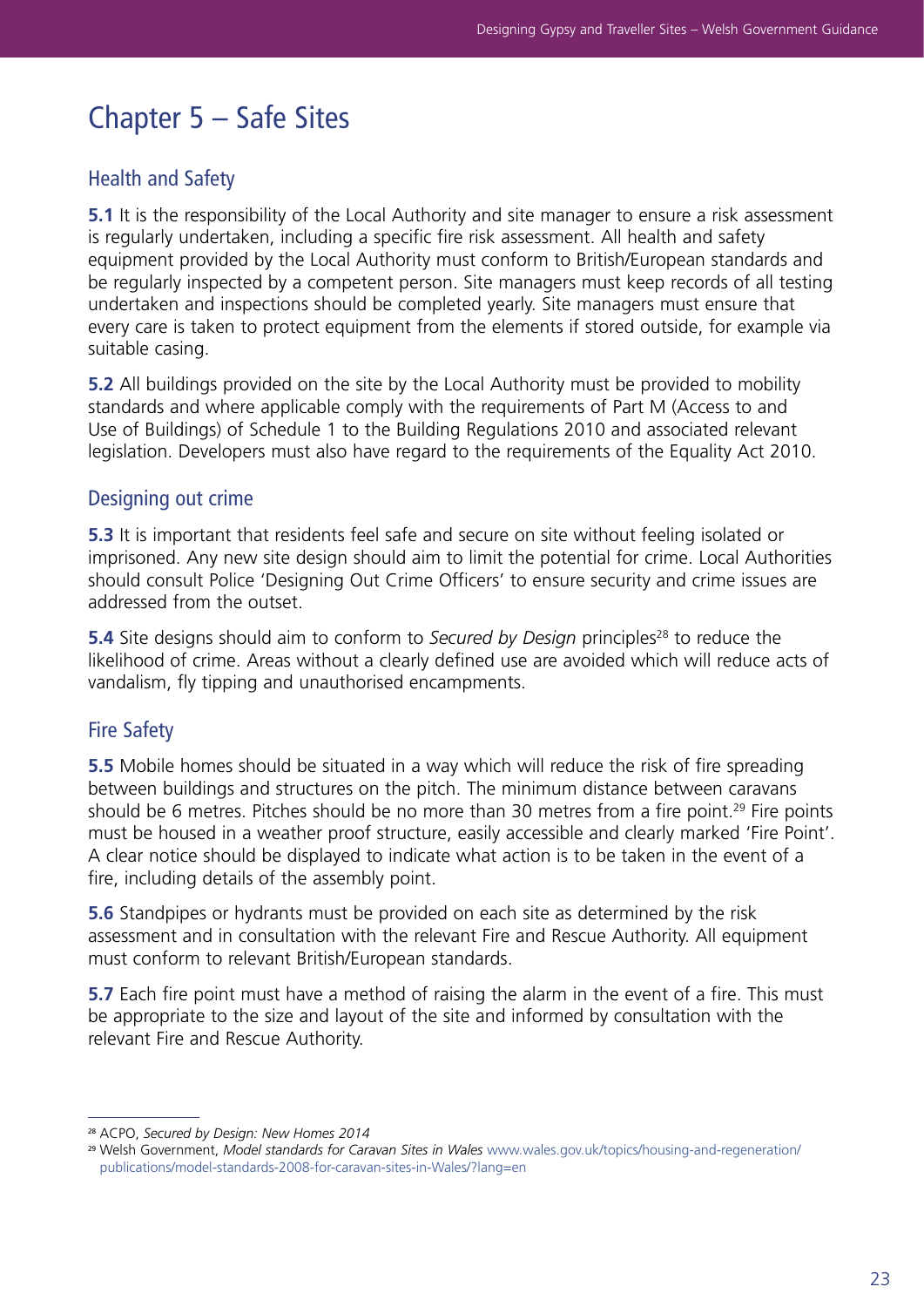**5.8** Hydrants must be positioned so no caravan is more than 100m from a hydrant. Hydrants must conform to British Standard 750. It is important to ensure hydrants and other water supplies are easily accessible and they are not obstructed or obscured. Hose reels could be considered, however, residents must be made aware they should not delay contacting the fire service by trying to put the fire out themselves. Any hoses provided should be protected from the elements and care taken to prevent them from being misused.

**5.9** Notices outlining what action should be taken in the event of a fire etc. should be placed in prominent locations throughout the site. Where possible pictograms should be used to explain what should be done and what arrangements are in place in the event of a fire.

**5.10** Each Local Authority site should have protocols in place which are clearly laid out in a site management plan. Residents need to be made aware they have a responsibility to prevent fire and it is their responsibility to maintain fire extinguishers owned by them. All alarm and fire fighting equipment provided by the Local Authority must be installed, tested and maintained in working order by a competent person. All equipment susceptible to frost must be suitably protected.

**5.11** The requirements of the relevant Fire and Rescue Authority should be taken into account when storing Liquid Petroleum Gas (LPG) and other flammable materials on the site. The storage of these materials should meet statutory requirements. Every care should be taken to ensure these materials are stored safely and measures are in place to prevent misuse.

**5.12** Access to and circulation around the site should be such as to allow easy access for Fire and Rescue services and ambulances.

**5.13** The Fire safety standards which apply in England and Wales are contained in The Regulatory Reform (Fire Safety) Order 2005. Relevant provisions of the Order apply to all amenity blocks and communal areas of Local Authority Gypsy and Traveller sites. However, this does not include the mobile homes themselves, as these are domestic premises. Local Authorities are responsible for ensuring they comply with the fire safety legislation in force at any given time.

**5.14** If the Local Authority wishes to put alternative fire prevention, detection and fighting measures in place they should consult the relevant Fire and Rescue Authority. For more detailed guidance refer to the *Model Standards for Caravan Sites in Wales.*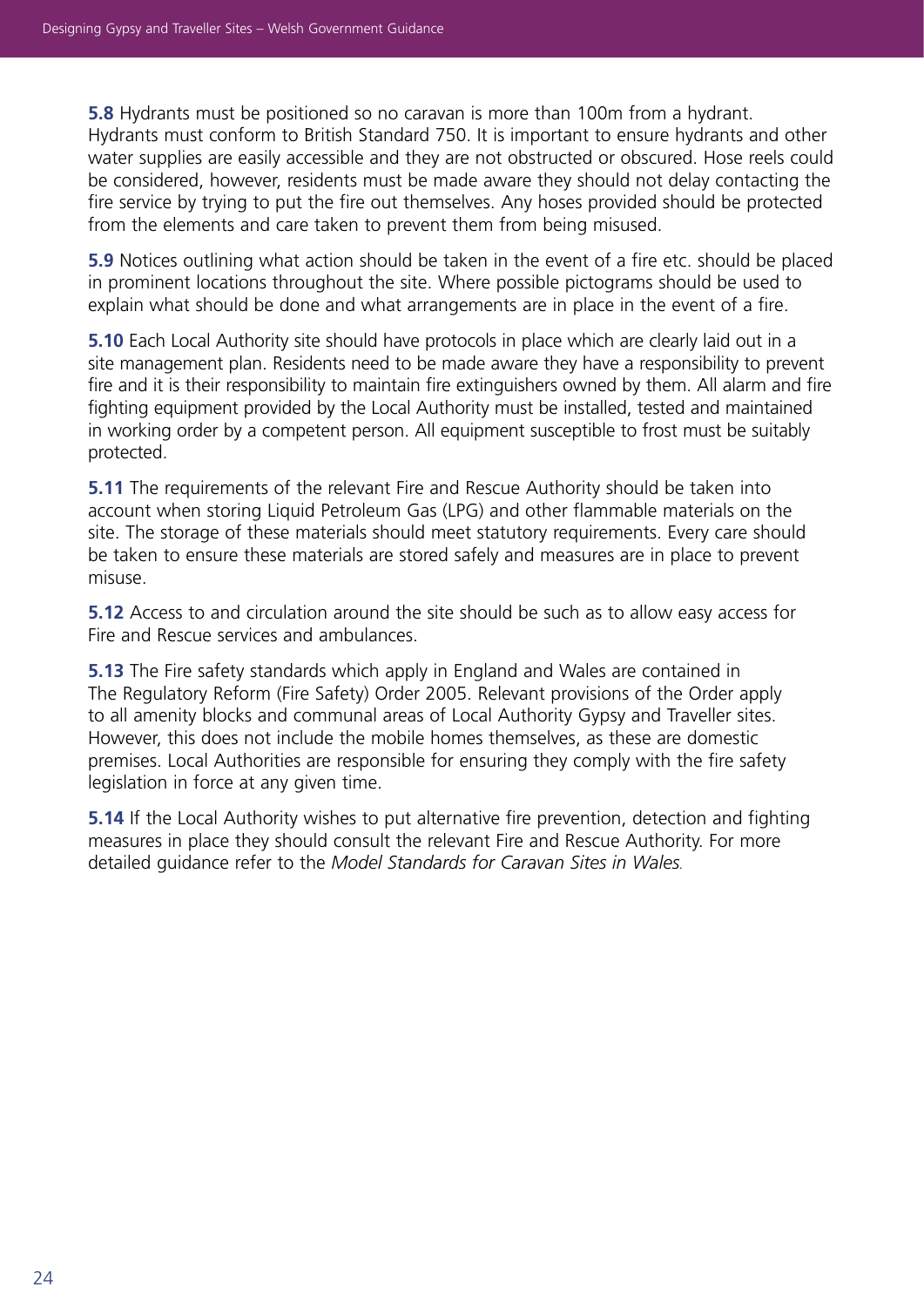# Chapter 6 – Transit sites

### Introduction and Context

**6.1** The Welsh Government's Sites Capital Grant can be used to fund either residential sites, as referred to above, or transit sites. The Sites Capital Grant seeks to provide funding to secure long term mobile home accommodation and to facilitate the traditional Gypsy and Traveller way of life.

**6.2** Wales currently experiences a significant shortfall in residential pitches and the increasing loss of legal transit sites or 'stopping places' also threatens the continuation of important aspects of cultural identity for these communities.

**6.3** Therefore, the Welsh Government has decided to consider transit sites for funding to develop a Wales-wide network of transit sites in the mid-term. Providing such sites, coupled with effective management of them, should reduce the incidence of unauthorised encampments in unsuitable locations. Transit sites are appropriate where a Local Authority experiences frequent encampments, especially from March until October.

**6.4** The Housing (Wales) Act 2014 places a duty upon Local Authorities to provide Gypsy and Traveller sites to meet the pitch needs identified through Gypsy and Traveller Accommodation Assessments<sup>30</sup>. This includes both residential sites and transit sites.

**6.5** Gypsy and Traveller sites should not consist of shared residential and transit functions, except where only one or two transit pitches exist on a site to facilitate family members visiting permanent residents of the site. Previous examples of shared sites have created extremely challenging management issues and problems for permanent residents of the site.

**6.6** This chapter will outline any differences which might need to be considered when designing transit sites, rather than residential sites. Standards on transit sites should mirror those expected on residential sites, unless otherwise stated below.

# Site location

**6.7** When considering locations for transit sites, Local Authorities will need to consider the most practical place for those who only intend staying in the area for a maximum of three months (but frequently less than this).

**6.8** The Caravan Count and data from the GTAA should provide Local Authorities with evidence of recent unauthorised encampments in the area and some reasons for them. Local Authorities should analyse this data to find the most preferable site for community members. However, it should be noted that encampment may occur in available, rather than ideal, locations.

**6.9** It is not recommended transit sites are located adjacent to residential sites.

**6.10** Transit sites are likely to need to be situated closer to major transport links to facilitate travelling. However, some areas with a high number of encampments may need to consider other issues such as proximity to cultural events and religious sites.

**6.11** Proximity to ferry ports may also be an important consideration when planning transit site locations.

<sup>30</sup> Duty to meet identified needs under section 103 is expected to be commenced in March 2016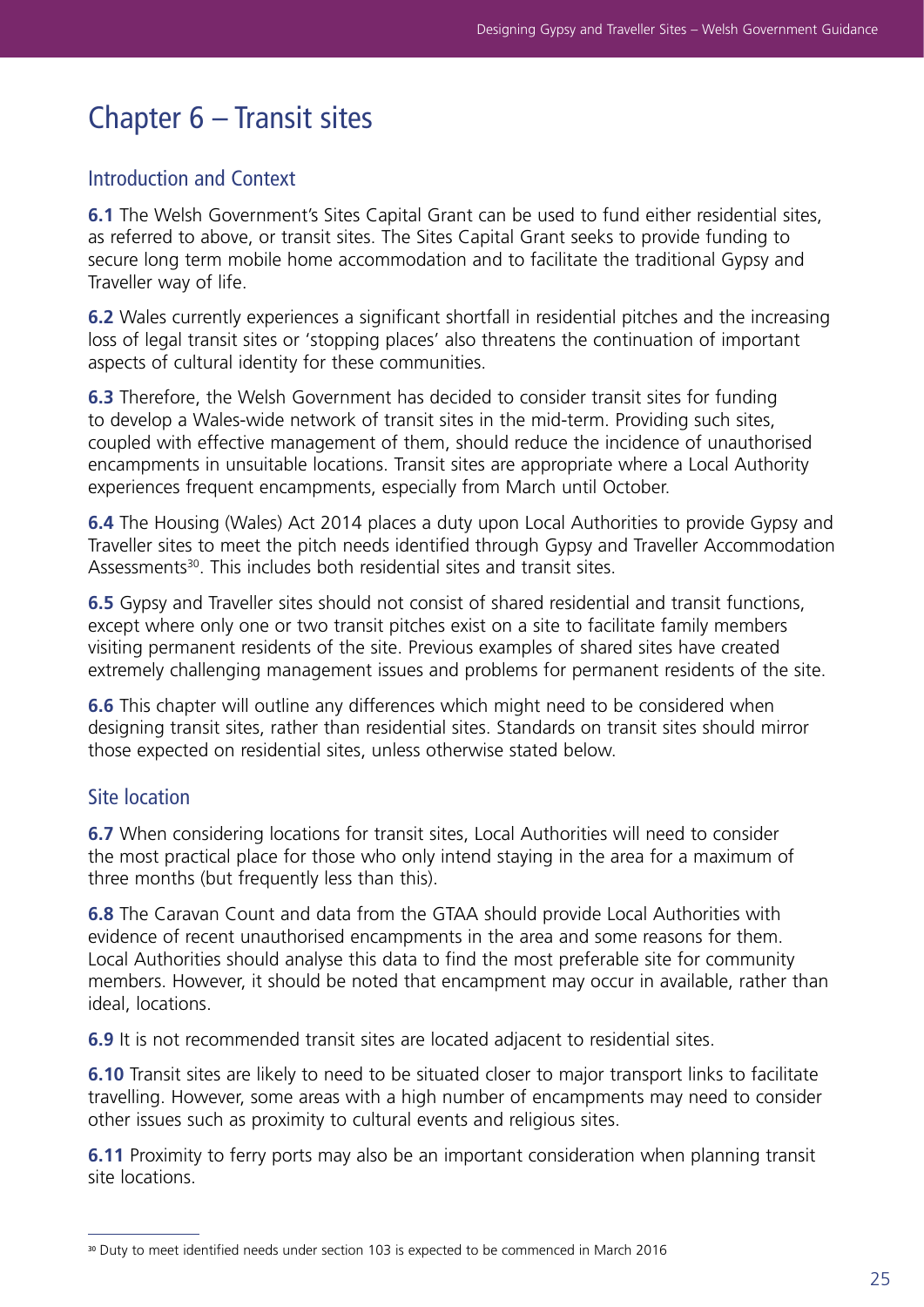# Layout and access

**6.12** Local Authorities should consider the likely numbers of caravans which may occupy the site together. The Caravan Count may provide useful data to ascertain the average number of caravans on unauthorised encampments in the area. The size of transit sites should balance the need to keep travelling families together on the site whilst ensuring effective management and keeping site development and maintenance costs down.

**6.13** The Welsh Government believes transit sites should provide up to 10 pitches, enabling two tourer caravans to occupy each pitch. Sites larger than this could give rise to management issues. However, Local Authorities should consider their local circumstances when considering the site size.

**6.14** Pitch sizes may be smaller to reflect the fact static mobile homes will not be occupying pitches. Nevertheless, pitches should accommodate two touring caravans and two parking spaces.

**6.15** Parking provision should accommodate at least two vehicles per pitch to a minimum size of 2.4m x 4.8 metres per space.

**6.16** Spacing between pitches and caravans should be the same as for permanent sites as the fire risks are not reduced on this type of site. A space of 3 metres from the pitch boundary and 6 metres between mobile homes should be observed.

**6.17** Instead of individual amenity blocks on each pitch, sites should include shared amenities featuring toilets, washbasins and shower facilities with hot and cold water supply. At least one male and one female amenity block are required.

**6.18** All transit sites should include a height-restriction barrier to prevent unauthorised access to the transit site. Only the site manager should have access to the key to open the height restriction barrier. Local Authorities should consult with the relevant Fire and Rescue Authority to ensure fire engines can access the site or the design of the sites allows fire fighting from the entrance to the site.

**6.19** Although the construction of the hardstanding itself should meet the same standard as on residential pitches, it may be appropriate to make use of alternative surfaces, such as grass-crete or other materials which can help deliver sustainable drainage instead of tarmac in some areas.

**6.20** The layout of transit sites will differ from residential sites due to the lack of individual amenity blocks and shared facilities instead, the provision of separate working space and the installation of an entrance barrier. Local Authorities may also consider the need for an on-site warden to restrict unauthorised access. If this is the case, a permanent pitch and site office will need to be included near the entrance to the site.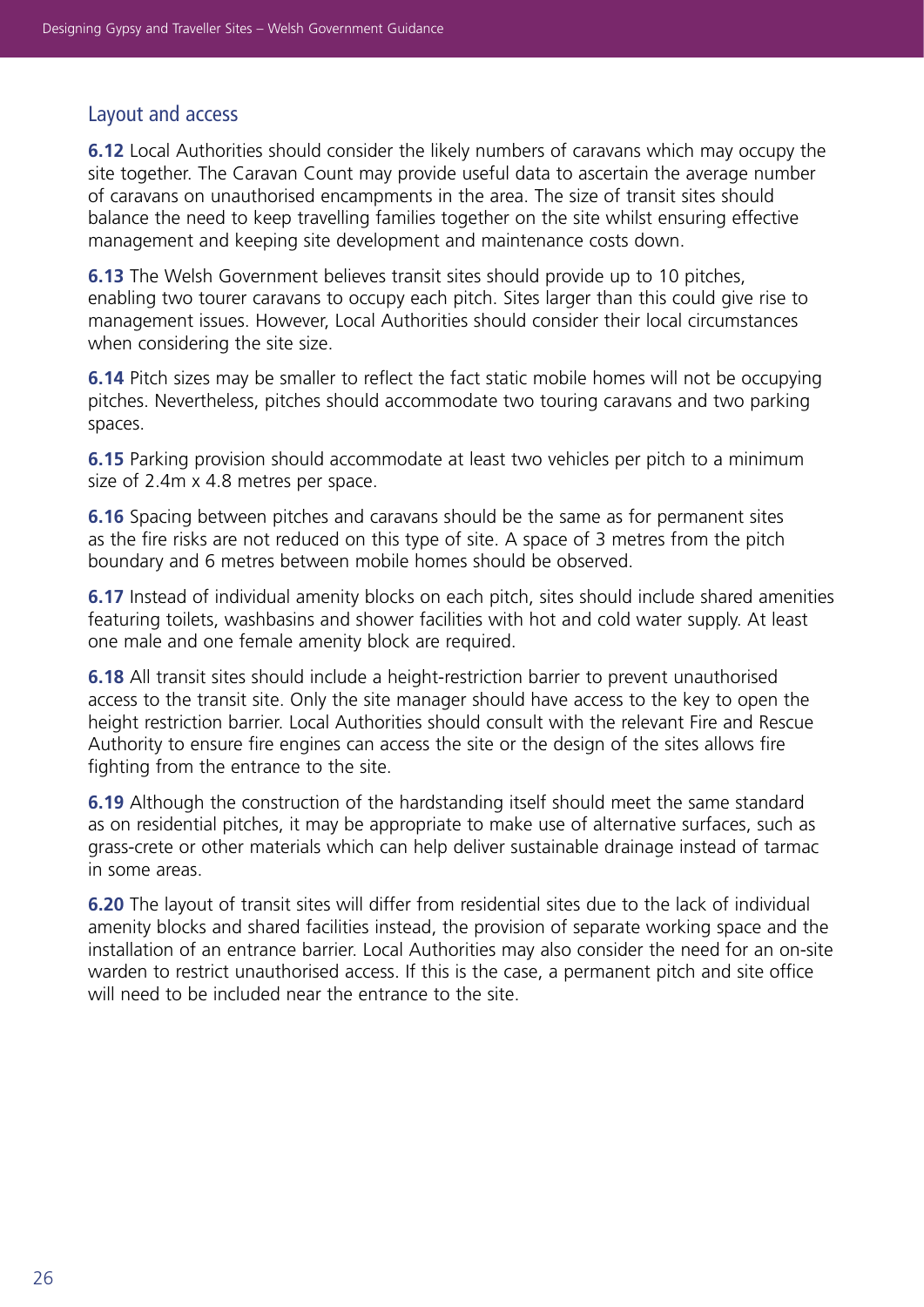#### Site Facilities

**6.21** It is recommended Local Authorities provide separate parts of the site or adjacent working space facilities to ensure site occupiers are able to travel for economic purposes. Unlike residential site residents, the occupiers of transit sites are unlikely to be able to make alternative arrangements. Travelling for work is an important part of Gypsy and Traveller culture and provision of working space should support this. However, as with residential sites, potentially hazardous activities should not be permitted on pitches themselves.

**6.22** Unlike residential sites, utility meters cannot be installed for each pitch as only shared amenity blocks will be provided. Nevertheless, Local Authorities will need to apportion utility bills fairly.

**6.23** Postal services are not required on transit sites due to the limited time occupiers will spend on site and the likely undeliverable mail which will continue to be delivered to the site once the occupiers have left.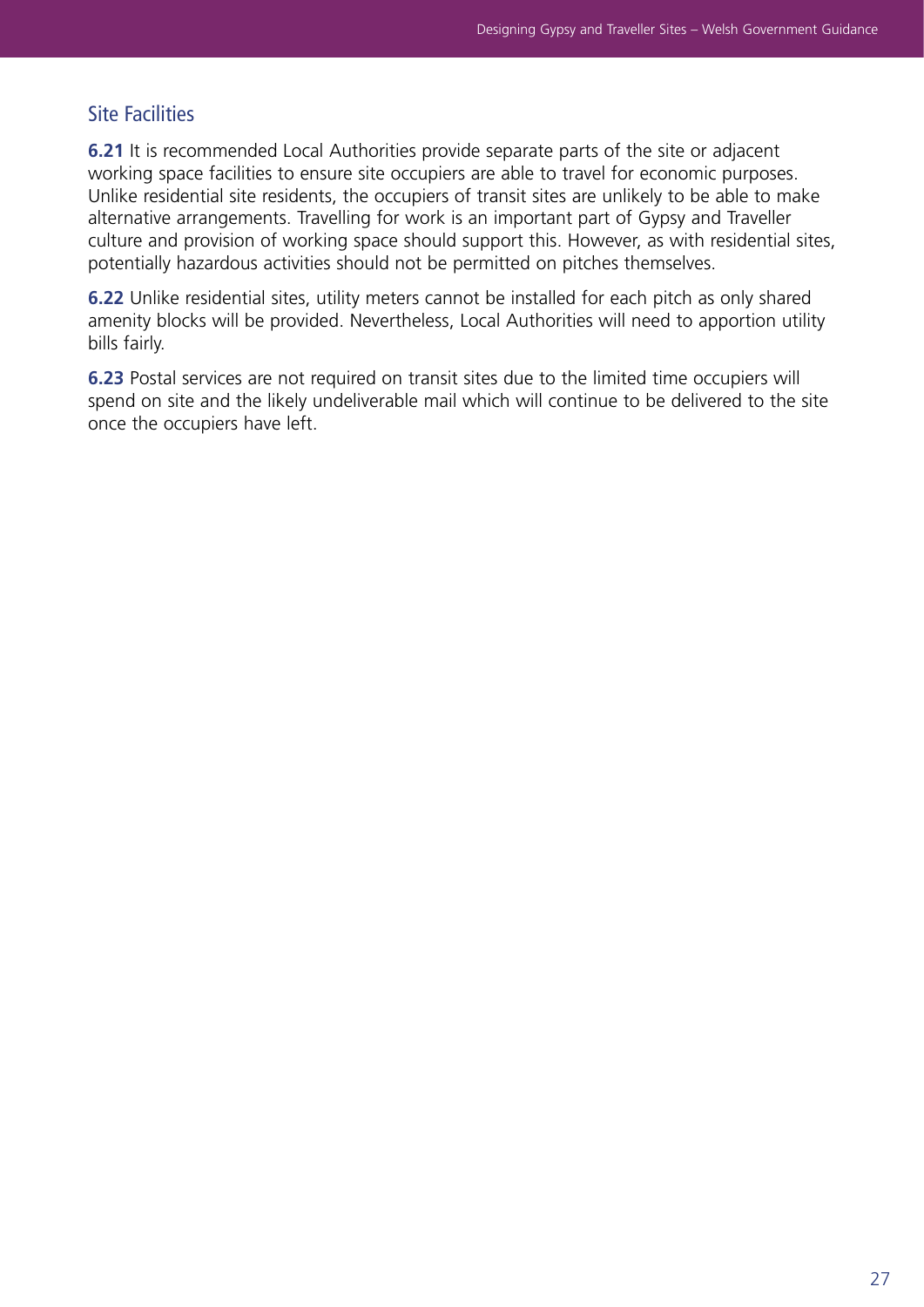# Chapter 7 – Temporary Stopping Places

# Introduction and Context

**7.1** The Welsh Government does not provide funding for temporary stopping places as they are unsustainable short-term sites in response to a pressing need to provide accommodation. Temporary stopping places should not be considered as a long-term alternative to residential or transit sites. Appropriate temporary stopping places could include at fairs or cultural events, such as the Royal Welsh Show, or infrequent encampments in the area. If encampments are rare within the area, temporary stopping places may be a more economically viable solution to relocate inappropriate encampments.

### Site location

**7.2** The nature of these sites is to provide an alternative location for the re-location of inappropriate encampments. Therefore, temporary stopping places need to be pro-actively identified before encampments occur.

**7.3** The location of a temporary stopping place should be safe and have good access to road networks. The intention should be to minimise disruption to surrounding communities. When considering locations careful consideration should be given to the needs and welfare of children.

#### Layout and access

**7.4** Site capacity must be given careful consideration. Factors to take into consideration include the number of previous and current unauthorised encampments in the area and the frequency of cultural events, which may give rise to the need for temporary stopping places.

**7.5** Access roads leading to and on site should be robust enough to accommodate heavy vehicles. A barrier around the site must be built which will discourage unauthorised expansion of the site. It is recommended the site is gated or includes an entrance barrier.

**7.6** As these sites may lay dormant for long periods, a material such as grass-crete could be used to ensure rainwater can drain naturally whilst providing a surface which can be driven on when occupied.

**7.7** At all times the emergency services should be able to enter the site without hindrance. At all times a safe distance between trailers and caravans must be maintained and also to other combustible materials. The advice of the relevant Fire and Rescue Authority must be sought when planning for temporary stopping places. It is recommended the local Police force should also be consulted on design proposals, where possible and appropriate. The Local Authority should undertake risk assessments at regular intervals during occupation of the site.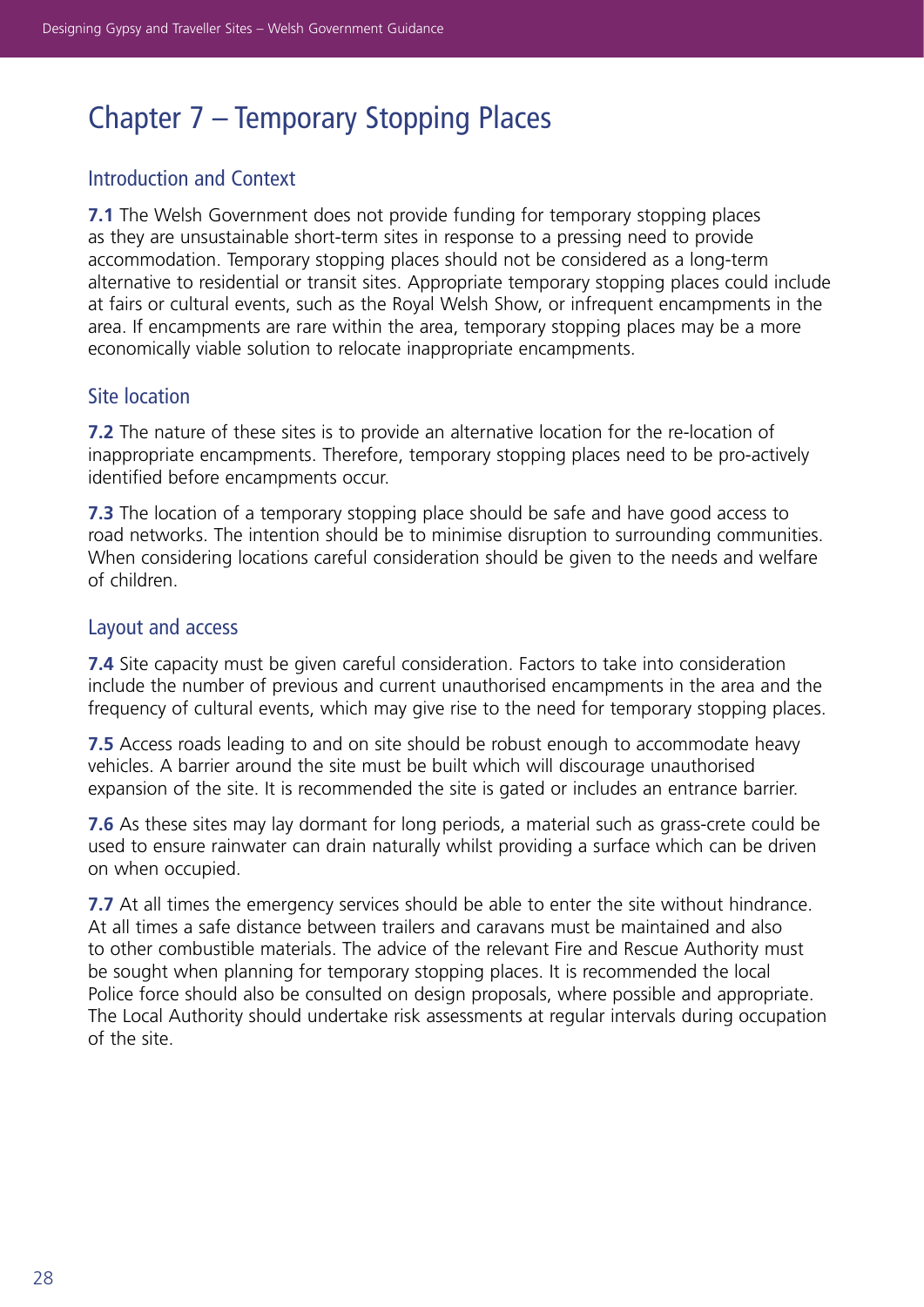# Site facilities

**7.8** As a minimum, cold water supply should be provided for the use of site residents.

**7.9** Portable toilets should be provided, including consideration of separate provision for men and women. The recommended ratio is one portable toilet for every four households on site. The provision of portable showers is also recommended. A sewerage disposal point should be provided.

**7.10** Refuse collection facilities should also be provided on temporary stopping places.

**7.11** Providing these services should help to reduce clean-up costs once the site is vacated. Charges could be incurred for services provided on site.

**7.12** If Local Authorities intend to use the temporary stopping places to relocate unsuitable encampments, the services above should be provided on site to ensure pitches are considered to be suitable.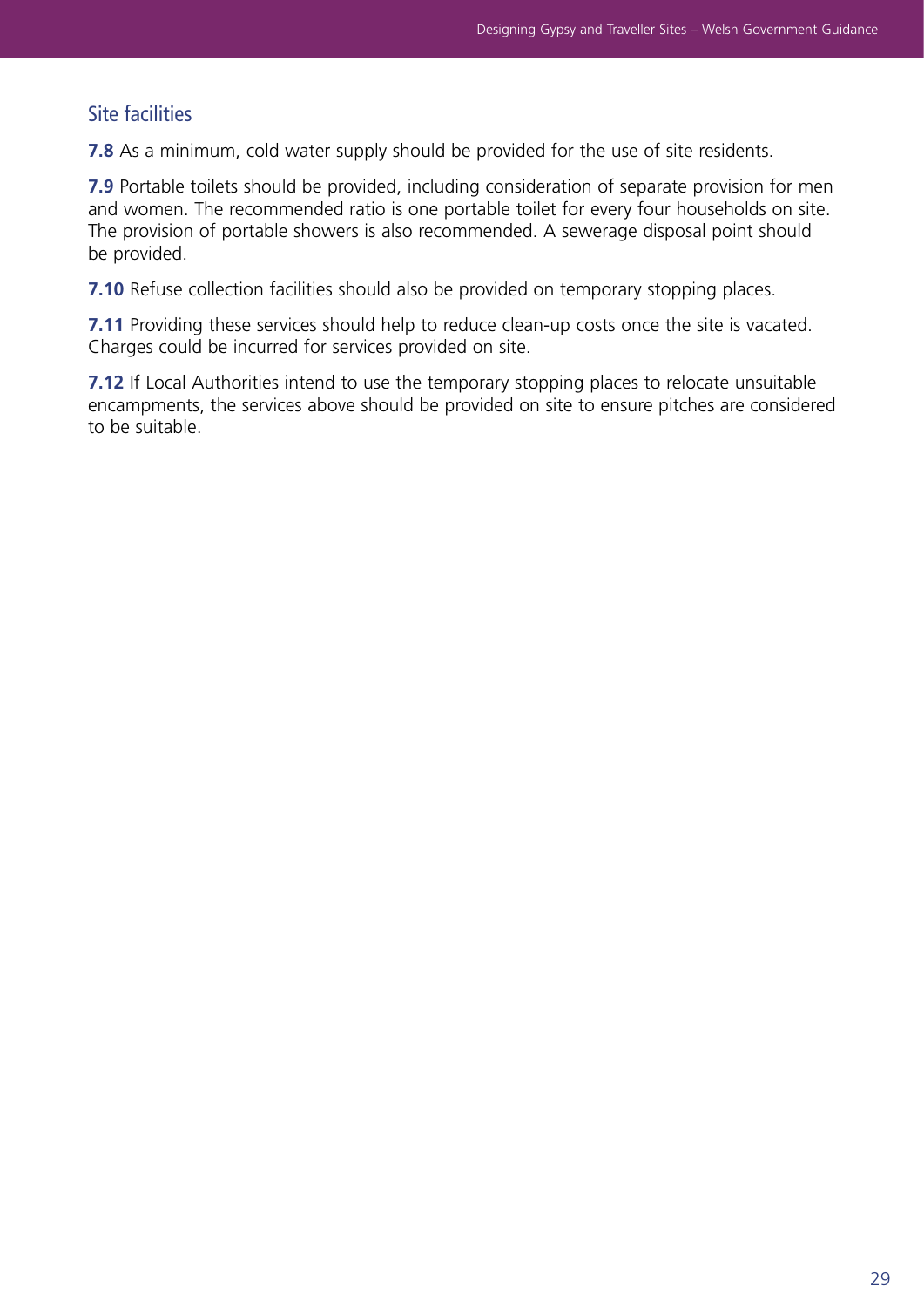# Chapter 8 – Consultation with stakeholders

# When to consult

**8.1** Local Authorities should consult with Gypsies and Travellers and relevant organisations from the initiation of a proposal through to the completion stage, where possible. Local Authorities should take into consideration the expectations and aspirations of Gypsies and Travellers, with reference to the need to provide for the traditional way of life of Gypsies and Travellers in Wales. If Local Authorities are proposing improvements to existing authorised sites, Local Authorities are under a statutory duty to consult directly with residents of the site by virtue of the Mobile Homes (Wales) Act 2013<sup>31</sup>.

**8.2** The degree of sensitivity which often surrounds Gypsy and Traveller issues will make it very important to achieve buy-in to the refurbishment of an existing site or the provision of a new site, from local politicians and the settled community. If the process is not seen as legitimate, it will be much harder to get support for the development of a site.

**8.3** It is strongly recommended Gypsies and Travellers are included in design meetings with architects / developers as this will help to ensure costly design errors are not made and challenges can be expressed in relation to professional perceptions of what will work on site.

**8.4** Local Authorities should inform representatives of the local community about their proposal at an early stage in the process. Local Authorities should consider hosting local information days in their area to provide information stands and make planning, housing and equality officers available to discuss concerns with local residents. An informal approach, allowing residents to raise their thoughts in a conversational manner is likely to be more productive than a public meeting style approach.

**8.5** Where a site is intended for use by a mix of Gypsy and Traveller communities (for example, Romani and Irish Traveller) it will be appropriate for the views of each of the different communities to be considered.

**8.6** The Gypsy and Traveller Accommodation Assessment should inform this process. However, it should not be a substitute for engaging and consulting with the community on site design and or refurbishment.

**8.7** Local Authorities are also advised to consult with the Welsh Government Inclusion team at an early stage if they intend to apply for Sites Capital Grant funding. This will ensure that site proposals will meet eligibility criteria.

# Who to consult?

**8.8** It is important that those who may be affected by Gypsy and Traveller sites are properly consulted on any proposal. Existing residents have to be consulted on proposals for site refurbishment. It is recommended potential residents are consulted on proposals for new site design. Consultation may involve some or all of the following, depending on the scale and type of work:-

- the Gypsy and Traveller community and representative groups;
- local residents and businesses:

<sup>31</sup> Paragraph 22(1)(e) of Schedule 2 Mobile Homes (Wales) Act 2013.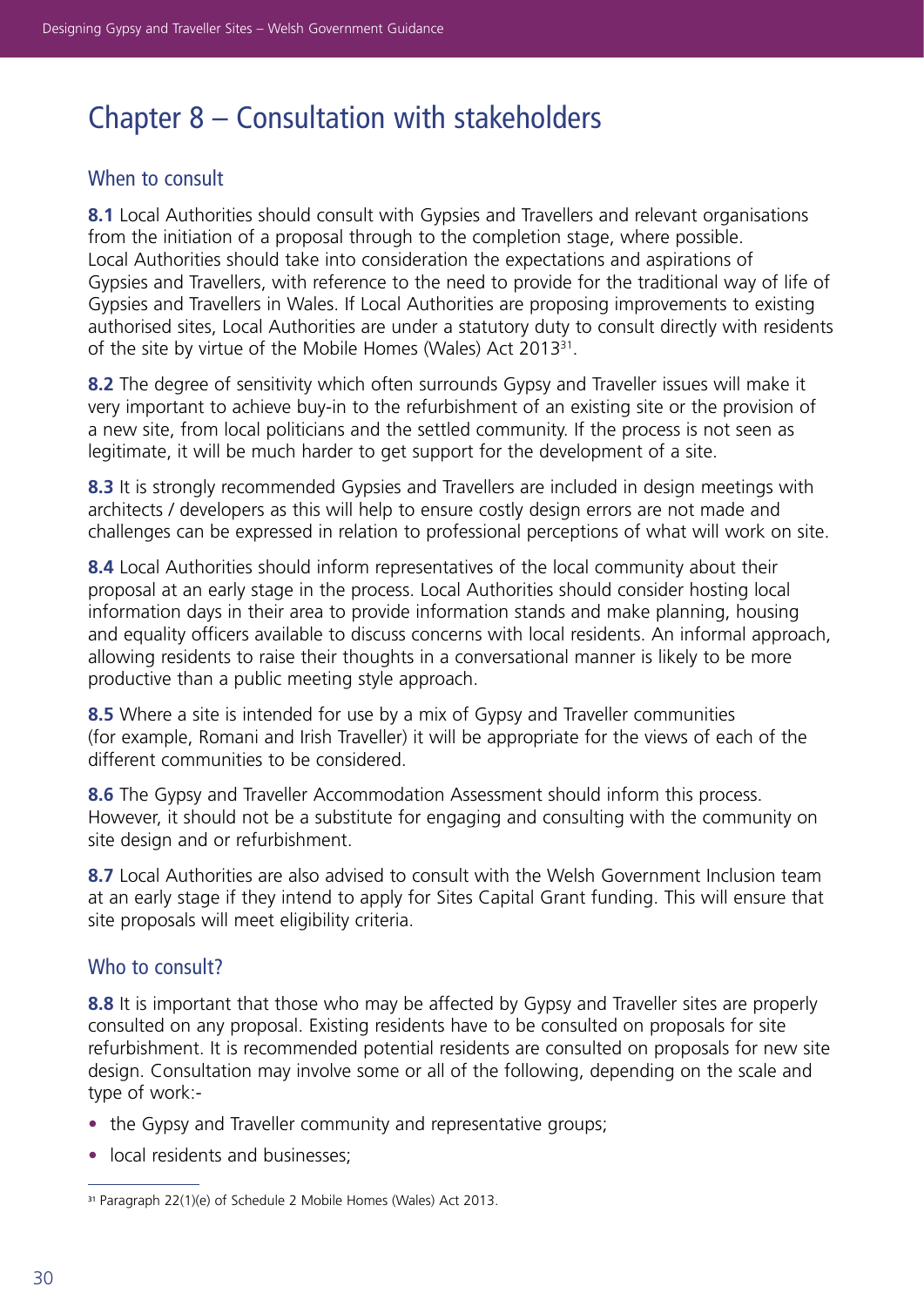- education, health, social services departments and transport authorities;
- relevant local agencies such as police or fire services;
- neighbouring authorities within the expected catchment area;
- planners;
- site managers and maintenance officers; and
- Local Health Board.

#### Methods of consultation with Gypsy and Traveller Communities

**8.9** To develop a consultation methodology it is important to liaise with key individuals / groups who have experience of working with Gypsies and Travellers, but who are also trusted and respected by the community. The views of these groups should be sought to inform the development of a consultation approach.

**8.10** The type and extent of consultation will vary depending on the scale of the scheme and local circumstances, but should be sufficient to explain the objectives and scope of the proposed work. If there is no prior history of engaging and consulting with the community, the Local Authority should look to other Local Authorities or organisations which have an existing good relationship and history with the community and seek their advice and assistance. Traveller Education Services and health workers or advocates may have a good relationship with the community and as such they are ideally placed to facilitate introductions and help with the consultation exercise. Existing site managers and liaison officers can also facilitate this process, particularly if relationships are good. In some instances this might not be possible as they have an enforcement role which can bring them into conflict with residents and therefore might deter some members of the community to participate in the exercise.

**8.11** Ideally, consultation should be held in familiar and informal surroundings to ensure a greater degree of participation by the community. Consider using the offices of a local organisation with a good relationship with the community.

**8.12** Consultation must not solely rely on written methods of communication as there are low levels of literacy among some sections of the community. It is strongly recommended face to face consultation with the community is employed. This will enable the community to influence decisions as opposed to just commenting on them. Be careful about engaging with just a small number of people from the community to represent the views of the larger group. It is likely the perspectives of some members will not be highlighted, such as children and young people, older members of the community and disabled people.

**8.13** Local Authorities should take into careful consideration the timings of the consultations. Arranging consultations during the working day may not achieve a gender balance. However, early evening sessions do not necessarily improve participation. It is best to consult members of the community about the best time to call and arrange sessions appropriately. Hosting events on site will enable better participation by older and disabled people, as well as women, children and young people.

**8.14** Site managers should ensure children and young people are given opportunities to use their right to be heard. This right is enshrined in the United Nations Convention on the Rights of the Child. Children and young people will often have a substantially different view from their parents but may be as significantly affected by changes. Most consultation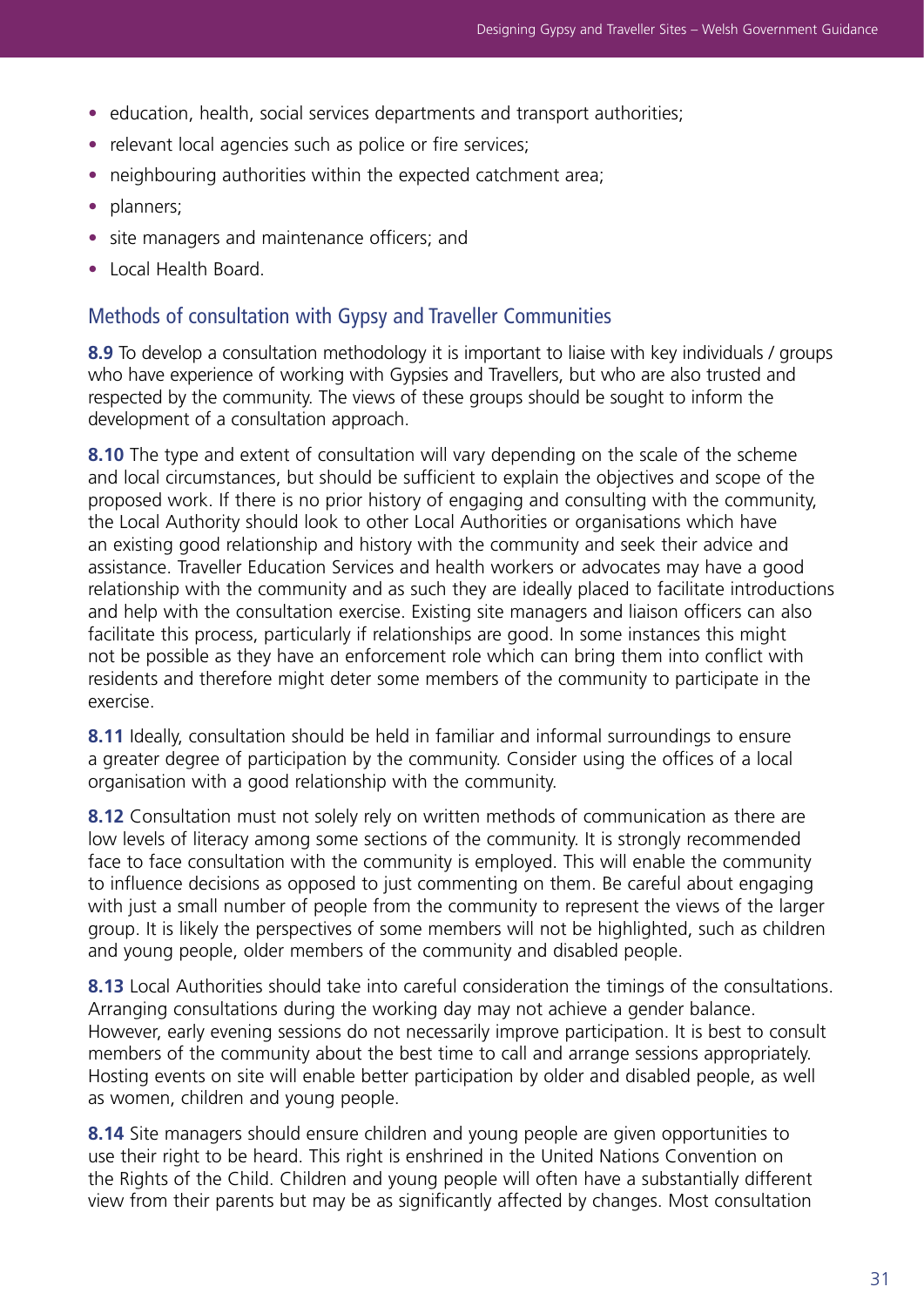processes affecting the site as a whole will also affect children and young people living on site in some way and their views should be sought where this is the case. When consulting with young people it is recommended site managers utilise the National Standards for Children and Young People's Participation.

**8.15** To ensure the continued credibility of the exercise, feedback on the results of the consultation must be provided to the community. It is recognised the needs and demands of those who participated cannot always be met. This must be explained to the community in clear terms and reasons for adopting a different approach should be given and explained.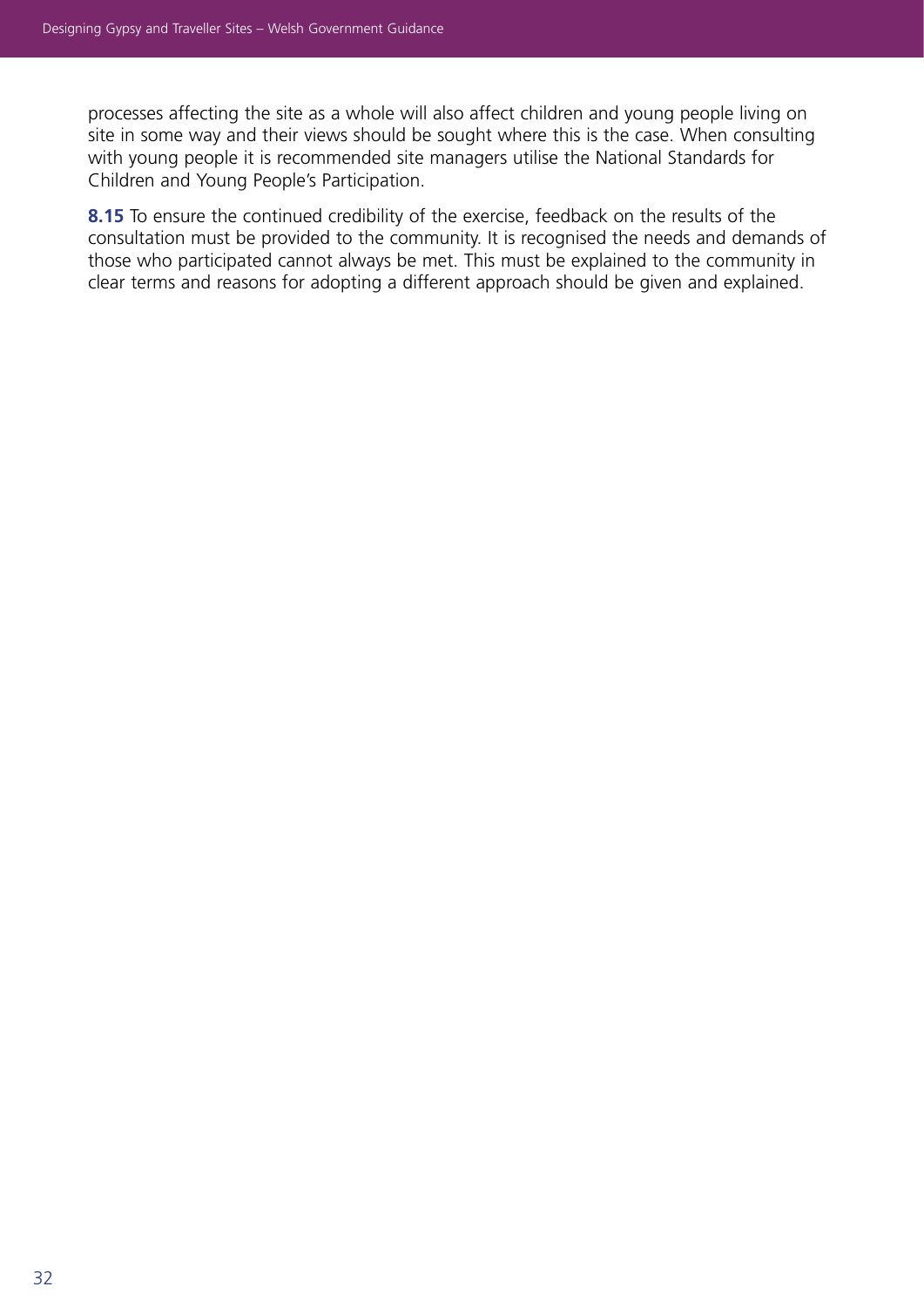# Annex 1: Example site layouts

# King's Meadow site, Brecon, Powys - an example of the 'circular' layout

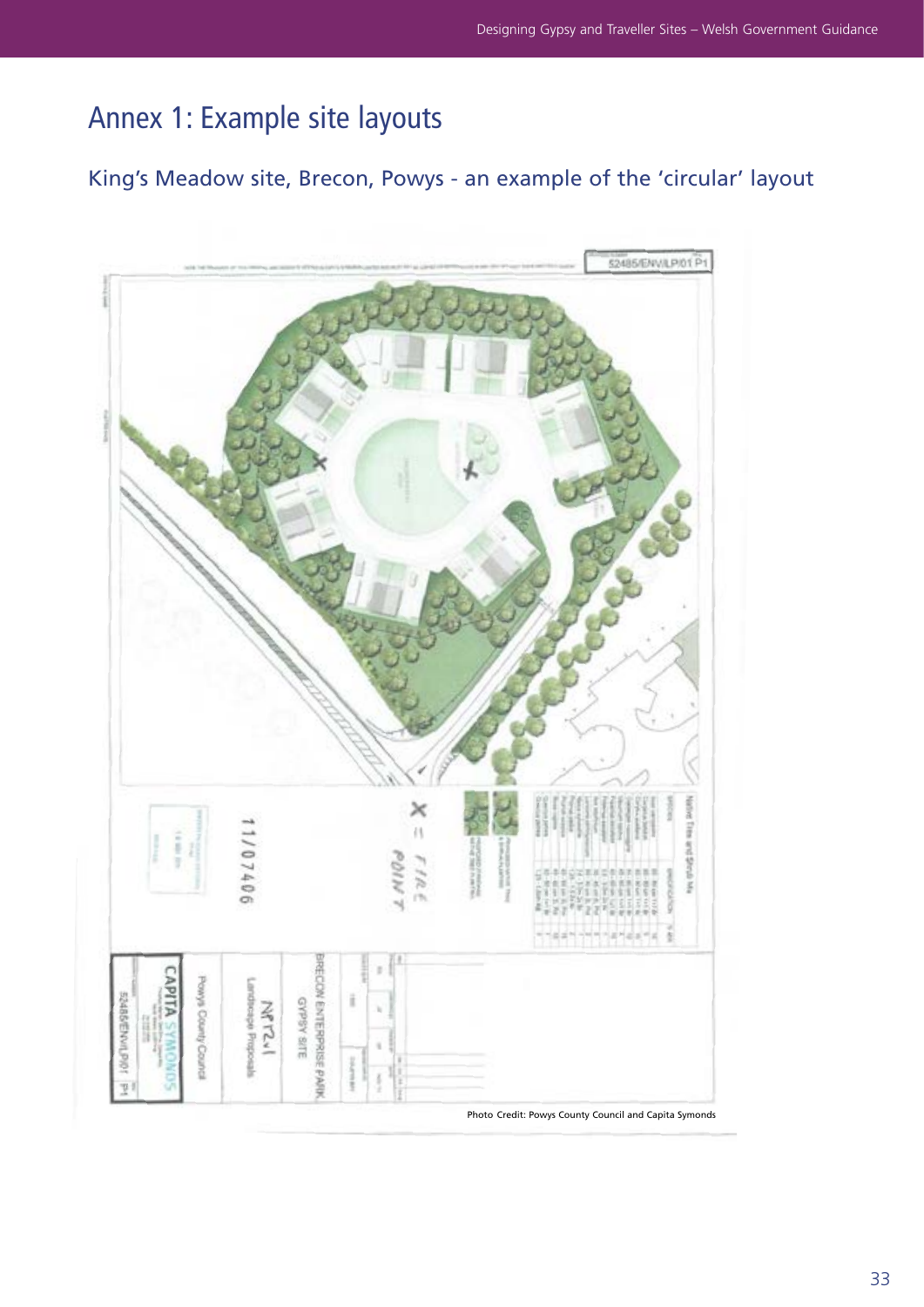

# Shirenewton site, Cardiff - an example of the 'tree branch' layout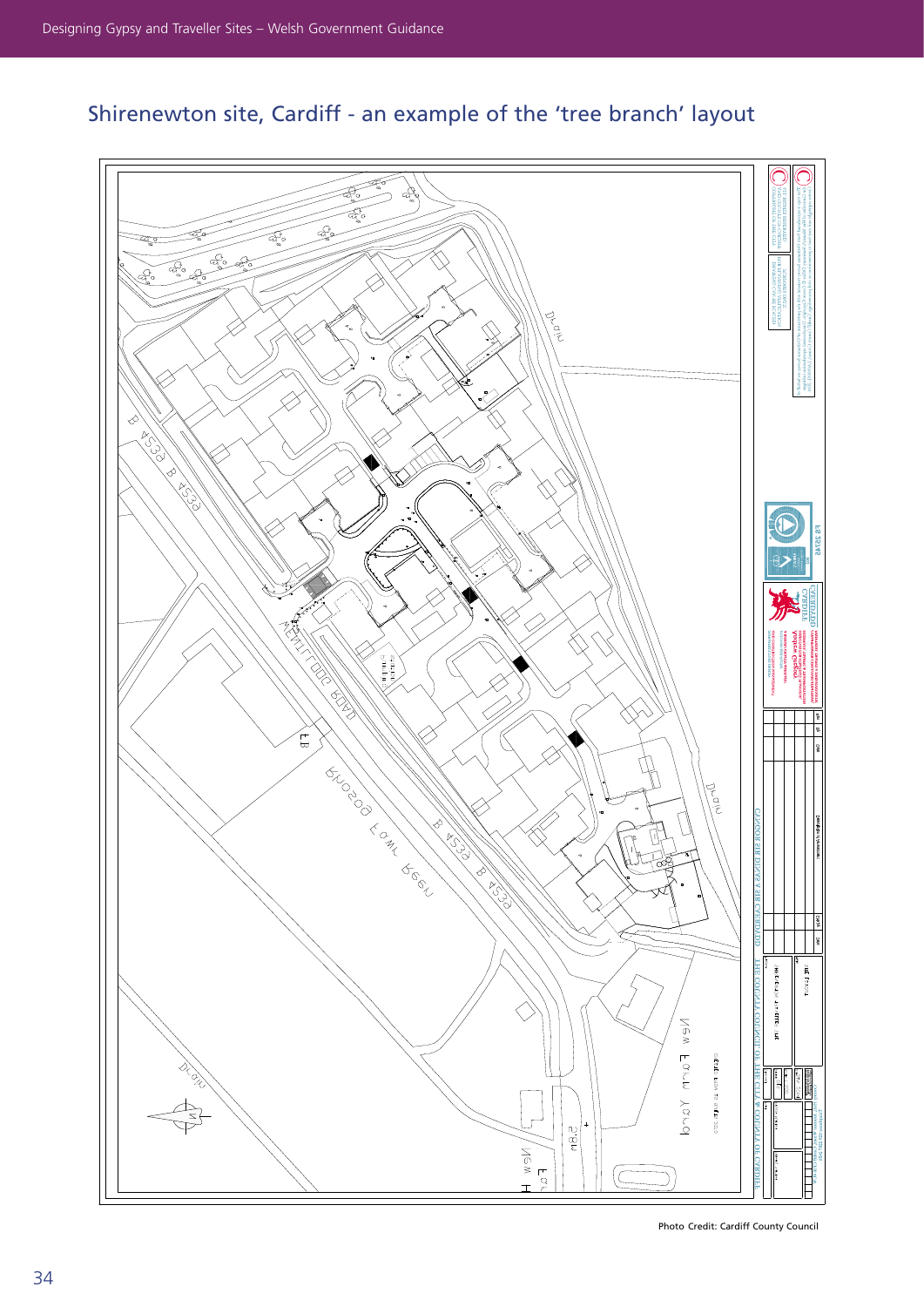# Travelling Showpeople example layouts



Photo Credit: The Showmen's Guild of Great Britain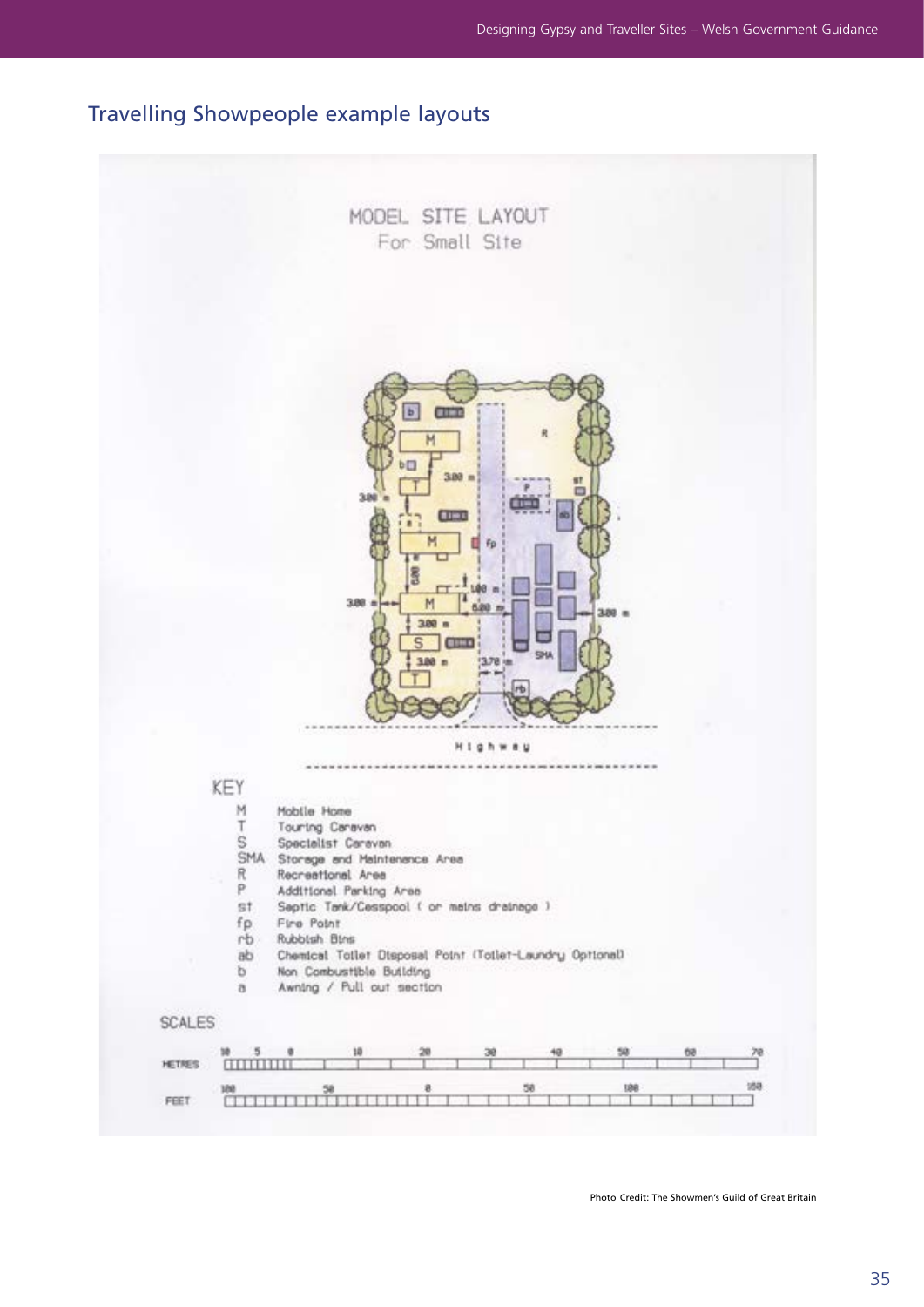# Travelling Showpeople example layouts



Photo Credit: The Showmen's Guild of Great Britain